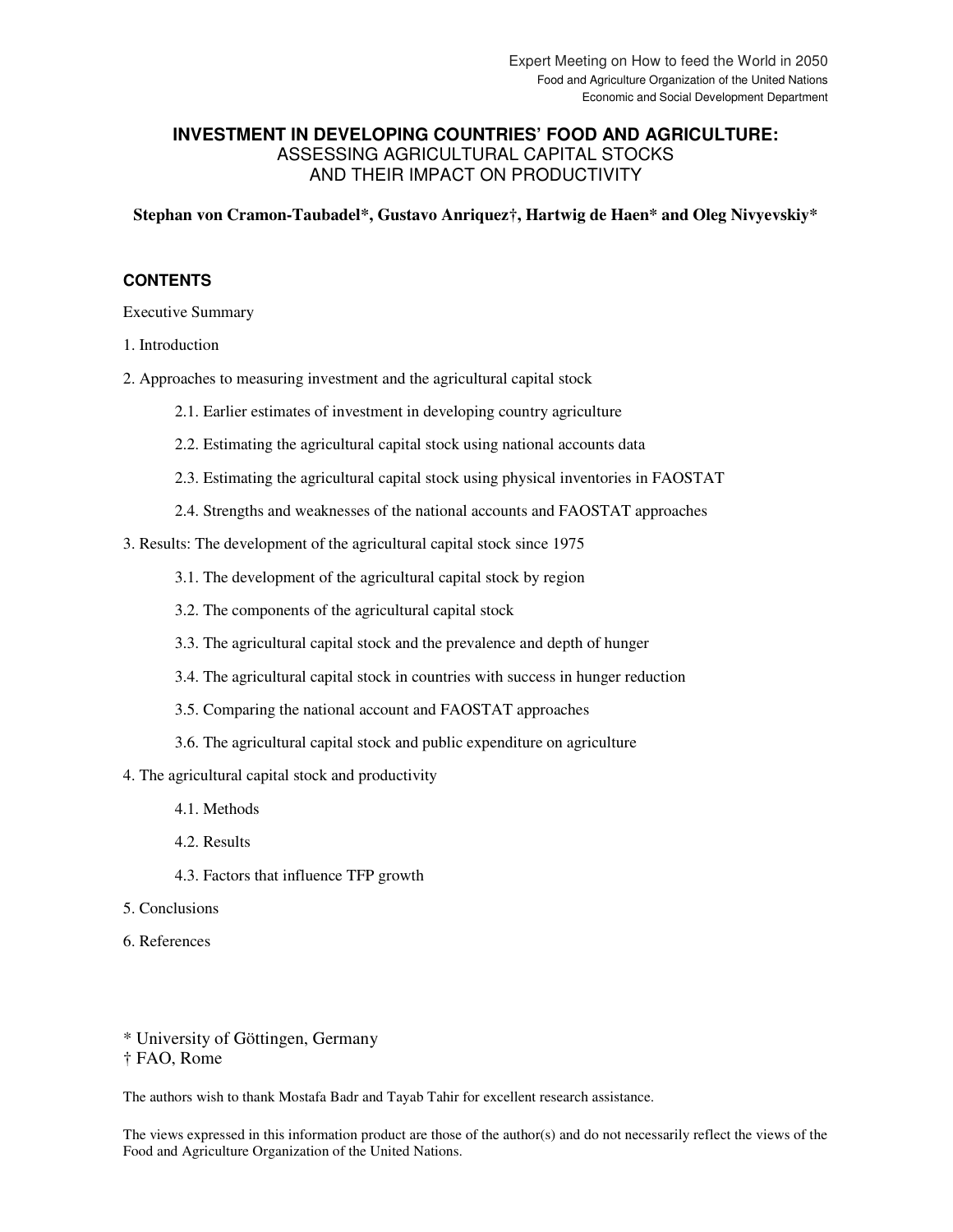# **TABLES**

| Table 2: Countries in the national accounts and FAOSTAT physical inventories databases by region . 8                                                                                |  |
|-------------------------------------------------------------------------------------------------------------------------------------------------------------------------------------|--|
|                                                                                                                                                                                     |  |
| Table 4: Average annual rates of growth in the ACS in regions of the world (five-year periods                                                                                       |  |
| Table 5: Average annual rates of growth in ACS per worker in agriculture by developing country region                                                                               |  |
| Table 6: Average annual rates of growth in ACS per worker in agriculture by hunger prevalence                                                                                       |  |
| Table 7: Average annual rates of growth in ACS per worker in agriculture by depth of hunger category*                                                                               |  |
| Table 8: Trends in the development of the agricultural capital stock by region – a comparison of<br>the national accounts and FAOSTAT physical inventories estimates (1975-2003) 15 |  |
| Table 9: The agricultural capital stock per individual active in agriculture by hunger prevalence                                                                                   |  |
| Table 10: Comparison of countries in hunger prevalence category four in the national accounts                                                                                       |  |
| Table 11: TFP growth in different regions of the world according to different specifications and                                                                                    |  |
| Table 12: Estimated changes in TFP and its components by region (1975-2007, in percent)  22                                                                                         |  |
| Table 13: Results of panel regression analysis to explain differences in national TFP growth                                                                                        |  |

# **FIGURES**

| Figure 1: The development of the agricultural capital stock (1975-2007, in billion 1995 US\$ -                                                                                   |  |
|----------------------------------------------------------------------------------------------------------------------------------------------------------------------------------|--|
|                                                                                                                                                                                  |  |
| Figure 2: Average annual rates of growth in the ACS in developed and developing countries (five-year                                                                             |  |
| Figure 3: Gross and net investments in the agricultural capital stock – developing and                                                                                           |  |
|                                                                                                                                                                                  |  |
| Figure 5: Average annual rates of growth in global ACS components (five-year periods since                                                                                       |  |
| Figure 6: Annual rates of ACS growth (1990-2005) in countries that have made the most<br>progress or suffered the largest setback towards the 1996 World Food Summit targets  14 |  |
| Figure 7: Total agricultural capital stock in developed countries – comparing national accounts                                                                                  |  |
| Figure 8: Government expenditure on agriculture per worker and growth in the agricultural                                                                                        |  |
| Figure 9: Agricultural ODA and ACS growth in 118 developing countries, 1995-2005 19                                                                                              |  |
| Figure 10: Annual rates of agricultural capital stock growth and TFP growth by region (1975-                                                                                     |  |
|                                                                                                                                                                                  |  |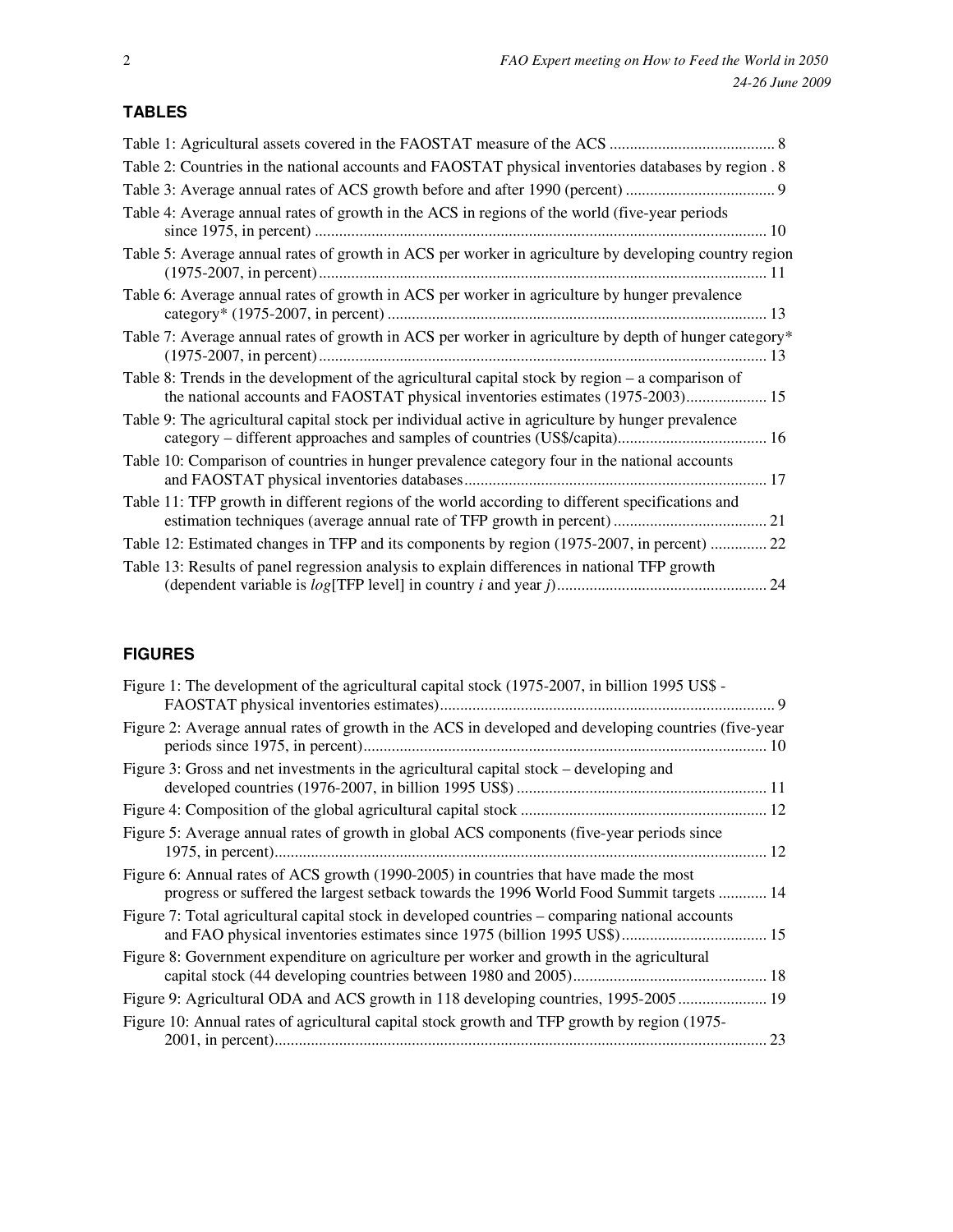# **EXECUTIVE SUMMARY**

- (1) The agricultural capital stock (ACS), measured as fixed assets in primary agriculture, has been growing steadily at the global level over the last three decades, although for most of this period at declining rates. Using a volume approach with country-specific constant values per asset to measure the ACS, the average annual rate of worldwide ACS growth fell from 1.1 percent between 1975 and 1990 to 0.5 percent between 1991 and 2007. This reduction was recorded in both developed and developing countries.
- (2) A shift in the relative shares of capital formation between different regions and country groups appears to be taking place. The gap between higher rates of ACS growth in developing and lower rates in developed countries is falling. While the ACS shrinkage observed in the developed countries since the early 1990s countries has slowed, rates of ACS growth in the developing countries have remained positive but continued to fall.
- (3) Annual rates of growth in the stock of improved agricultural land have been declining at global level. This may reflect at least in part a reduction in the willingness to invest in improving the productivity of the existing stock of land.
- (4) The ACS has grown the least in countries with the highest prevalence and depth of hunger. In several of the least developed countries, in particular in sub-Saharan Africa and South Asia, the growth of the population active in agriculture has outstripped the rate of ACS growth.
- (5) Government expenditure on agriculture is correlated with capital formation in a sample of developing countries. This correlation confirms the decisive role of public expenditure in creating an enabling environment in terms of infrastructure and sustainable access to natural resources. Public expenditure on agriculture can be an important ingredient in an investment climate conducive to agricultural development and the reduction of hunger.
- (6) Between 1975 and 2007, annual total factor productivity growth in world agriculture was roughly 1.7 percent. This average masks important differences between regions, ranging from 2.1 percent in China and 1.7 percent in Transition countries to 1.4 percent in the rest of Asia, 1 percent in Latin America and 0.9 percent in Sub-Sahara-Africa. These differences between regions point to a substantial scope for further productivity growth.
- (7) Government expenditure on agriculture has a significant positive impact on productivity in a sample of developing countries. All other things being equal, increasing government expenditure on agriculture by 10 percent leads to a 0.34 percent increase in a country's agricultural TFP. Foreign direct investment is also found to have a positive impact on productivity growth, but only in combination with efficient bureaucracy, a lack of corruption, and democratic political structures.
- (8) The estimates of ACS levels and growth presented in this paper are based on two approaches which do not always produce the same results. Each of these approaches is characterised by important strengths and weaknesses. International Organizations such as the FAO should engage in a concerted and sustained effort to refine and reconcile estimates of ACS formation, including upstream and downstream sectors and rural infrastructure in developing countries.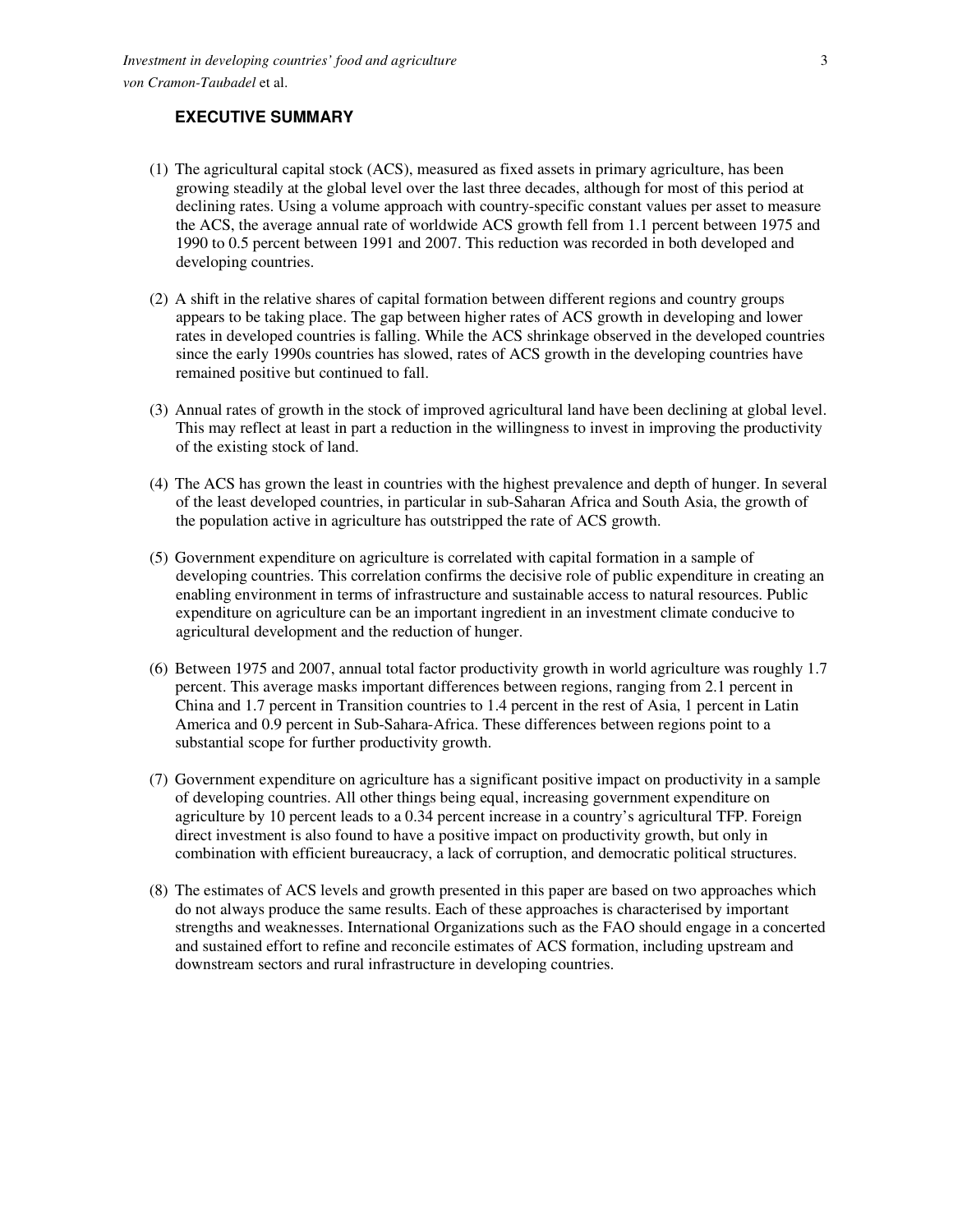## **1. INTRODUCTION**

Between 1975 and 2005, global dietary energy supplies grew faster than the world population, which itself more than doubled. On global average, the food availability per person increased from 2400 to nearly 2800 kcal/person/day over those 30 years. In the developing countries the increase was even slightly steeper, from 2200 to 2600 kcal/person/day. This was a remarkable achievement of the global food and agriculture system, which was the result of significant investment and technical progress. As a result, the share of the world population with adequate access to food grew markedly. Most of the increases in consumption in developing countries were met by their domestic production, but food imports also expanded strongly.

Unfortunately, the growth in global per caput food supplies was not accompanied by a reduction in the number of the under-nourished. Although the prevalence of under-nourishment in the developing countries declined from 20 to 16 percent between 1990/92 and 2003/05, the absolute number of under-nourished individuals increased from 840 to nearly 850 million people. According to preliminary estimates by FAO, the high food prices in 2007 and 2008 may have driven up this number by a further 100 million. This rising trend could continue as a result of the global financial crisis.

As has been confirmed by research results and numerous high-level intergovernmental bodies, there is no lack of knowledge about how to make more progress towards the reduction of hunger and poverty (World Bank, 2008). Rapid progress in cutting the incidence of chronic hunger in developing countries is quite possible if political will is mobilized. Nearly three-quarters of the poor in developing countries live in rural areas. They depend on agriculture for their earnings, either directly or indirectly. According to FAO (2003), a twin-track approach is required, combining the promotion of quick-response agricultural growth, led by small farmers, with targeted programmes to ensure that the neediest people who have neither the capacity to produce their own food nor the means to buy it have access to adequate supplies. The two tracks are mutually reinforcing, since programmes to enhance direct and immediate access to food offer new outlets for expanded production.

Countries that have followed this approach have been comparatively successful in reducing the prevalence of undernourishment and achieving rapid and sustainable economic growth. In fact, a common feature of countries which were successful in reducing hunger and poverty is that they not only had higher overall rates of economic growth than the less successful countries, but that they achieved this higher growth through a relatively higher growth in agriculture. Moreover, these successful countries typically shared some other common features, namely absence of conflict and good governance, functioning markets, public investment in rural infrastructure and greater degree of integration in world markets than the less successful countries. Such success stories can be found in all regions (FAO, 2008).

This vital role of income earning opportunities in the rural areas of developing countries for success in improving the living conditions of the majority of the poor and hungry highlights the importance of investments in agriculture and rural development. In the World Food Summit Plan of Action of 1996, the Members of FAO expressed their commitment "to promote optimal allocation and use of public and private investments to foster human resources, sustainable food, agriculture, fisheries and forestry systems, and rural development, in high and low potential areas" (FAO 1996, Preamble). According to the plan, many developing countries needed "to reverse the recent neglect of investment in agriculture and rural development and mobilize sufficient investment resources to support sustainable food security and diversified rural development. A sound policy environment, in which such food-related investment can fulfil its potential, is essential. Most of the resources required for investment will be generated from domestic private and public sources. Governments should provide an economic and legal framework which promotes efficient markets that encourage private sector mobilization of savings, investment and capital formation. They should also devote an appropriate proportion of their expenditure to investments which enhance sustainable food security." (FAO 1996, Commitment Six).

Five years after the World Food Summit, FAO (2002) presented estimates of agricultural investments and capital stock in developing countries since 1975 and concluded that additional resources for promoting agricultural growth were especially needed in countries where undernourishment is more prevalent. Today, many of the problems recognized in 2002 are still not resolved. However, the pressures on world agriculture resulting from population growth, urbanization and growing demand for diversity, food quality and safety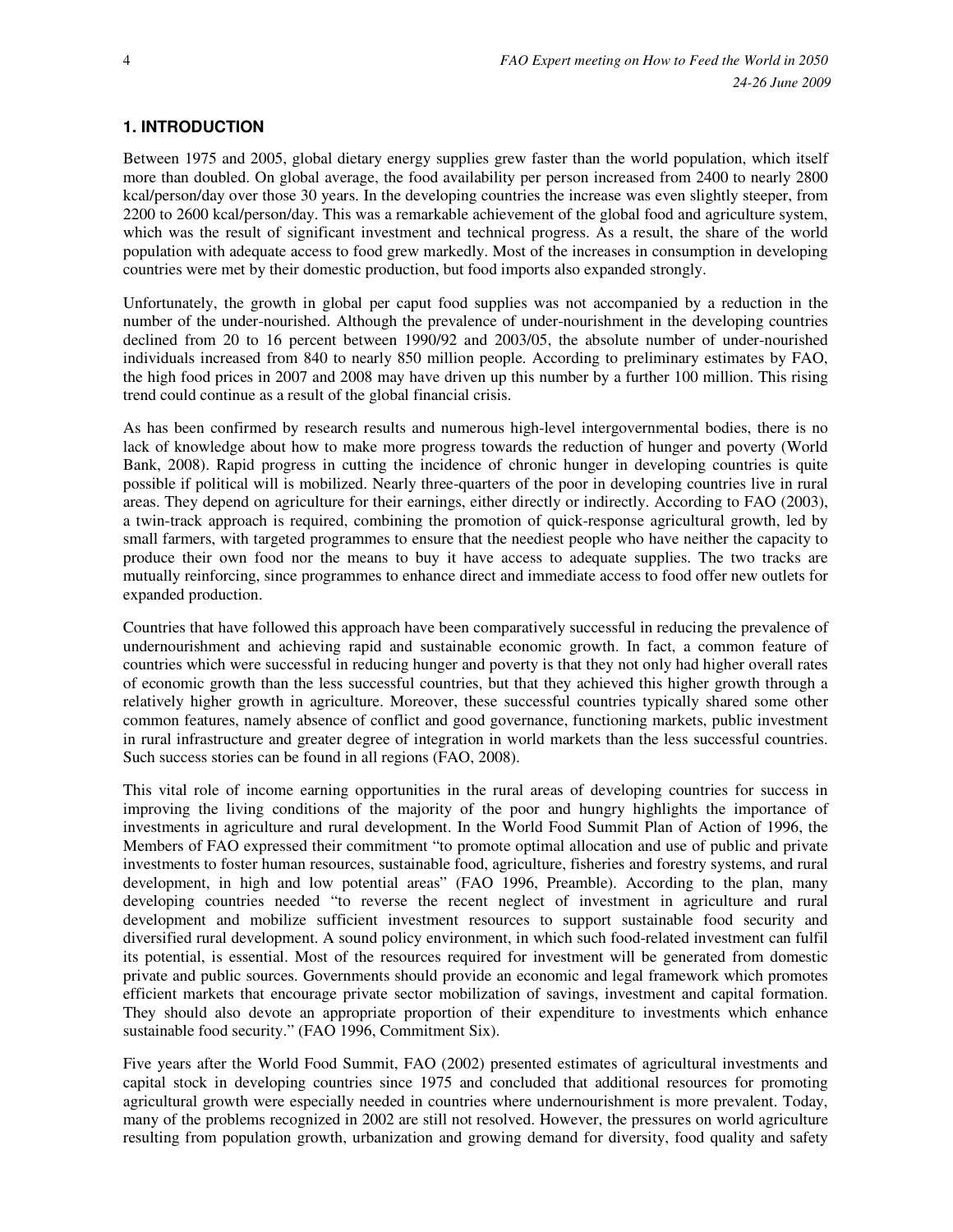have grown, and new challenges for global agriculture have been added: climate change and variability, financial crisis, reduced availability of national and international finance, reduced public stock-holding, fluctuating energy prices and uncertain prospects for trade policy reforms.

Using various analytical tools, the following paper presents an update of earlier capital stock and investment estimates. We seek to contribute information needed to assess the extent to which developing countries have followed up on the commitments made more than a decade ago, and whether they are prepared to achieve food security for the future. We begin in section 2 with an overview of possible approaches to measuring investment and the agricultural capital stock. In section 3 the results of our estimates are presented and discussed. In section 4 we use our capital stock estimates to produce new estimates of total factor productivity (TFP) changes in agriculture in different regions of the world, contrasting these with earlier TFP estimates, and we explore the role that public expenditure on agriculture plays in both encouraging agricultural capital stock growth and TFP growth. Section 5 closes with a summary and outlook.

### **2. APPROACHES TO MEASURING INVESTMENT AND THE AGRICULTURAL CAPITAL STOCK**

Comprehensive analysis of the agricultural capital stock (ACS) and investment needs in agriculture requires data on fixed and human capital on farm, as well as on fixed capital in infrastructure, in research and technology dissemination, and in the industries up- and down-stream from agriculture (input supply and agricultural processing) that have significant impacts on agricultural production. In addition to changes in physical and human capital, changes in natural capital can have major effects on agricultural performance. Sustainable land use practices such as conservation farming and integrated plant nutrition systems have contributed to considerable success in soil fertility management in many countries.

These are demanding requirements, which no existing source or compilation of data comes close to satisfying. Even if comprehensive data on all the above-mentioned components of the ACS were readily available for all countries or at least a representative sample, difficult issues of allocation/attribution would remain to be solved. For example, machinery might be used for farm and non-farm purposes (e.g. transportation); apparently unrelated upstream investments in flood and erosion control can have farreaching impacts on farming downstream; investments in telecommunications infrastructure can have an important influence on market efficiency, production and welfare (Jensen, 2007). Measuring the ACS necessarily involves finding a compromise between a comprehensive coverage of countries over time – which is only possible for a relatively narrow definition of the ACS – and a comprehensive coverage of the relevant components of the ACS – which involves exhaustive work on a country-by-country basis.

To date, two main approaches to measuring the ACS and investments in agriculture have been employed. One is based on national accounts and captures a relatively broad set of ACS components, but only for a relatively narrow set of countries. The other is based on physical inventories contained in the FAOSTAT database which are available for essentially all countries over several decades, but which only cover a relatively narrow set of fixed assets in farming. Both approaches are employed in this study. In the following we first review earlier estimates of investment in developing country agriculture, before describing these two approaches and their strengths and weaknesses.

### **2.1 Earlier estimates of investment in developing country agriculture**

Various attempts have been made to take stock of ACS formation in developing countries. FAO's last estimates of fixed capital in primary agriculture (FAO, 2002) covered the period 1975 to 1999 and revealed significant differences among countries. Specifically, the regions with the lowest prevalence of chronic undernourishment, in particular Latin America and the Near East and North Africa, were found to have a much higher ACS per agricultural worker ratio than the other developing regions. Not only was the level of capital intensity highest in regions with low prevalence of hunger, these same regions had also realized a significant increase in the ACS-labour ratio, whereas the other developing regions had stagnating or, in the case of Sub-Sahara-Africa, even declining capital intensities.

The same FAO publication also presented calculations of average labour productivity, measured as agricultural value added per agricultural worker. Not surprisingly, countries with low capital intensity in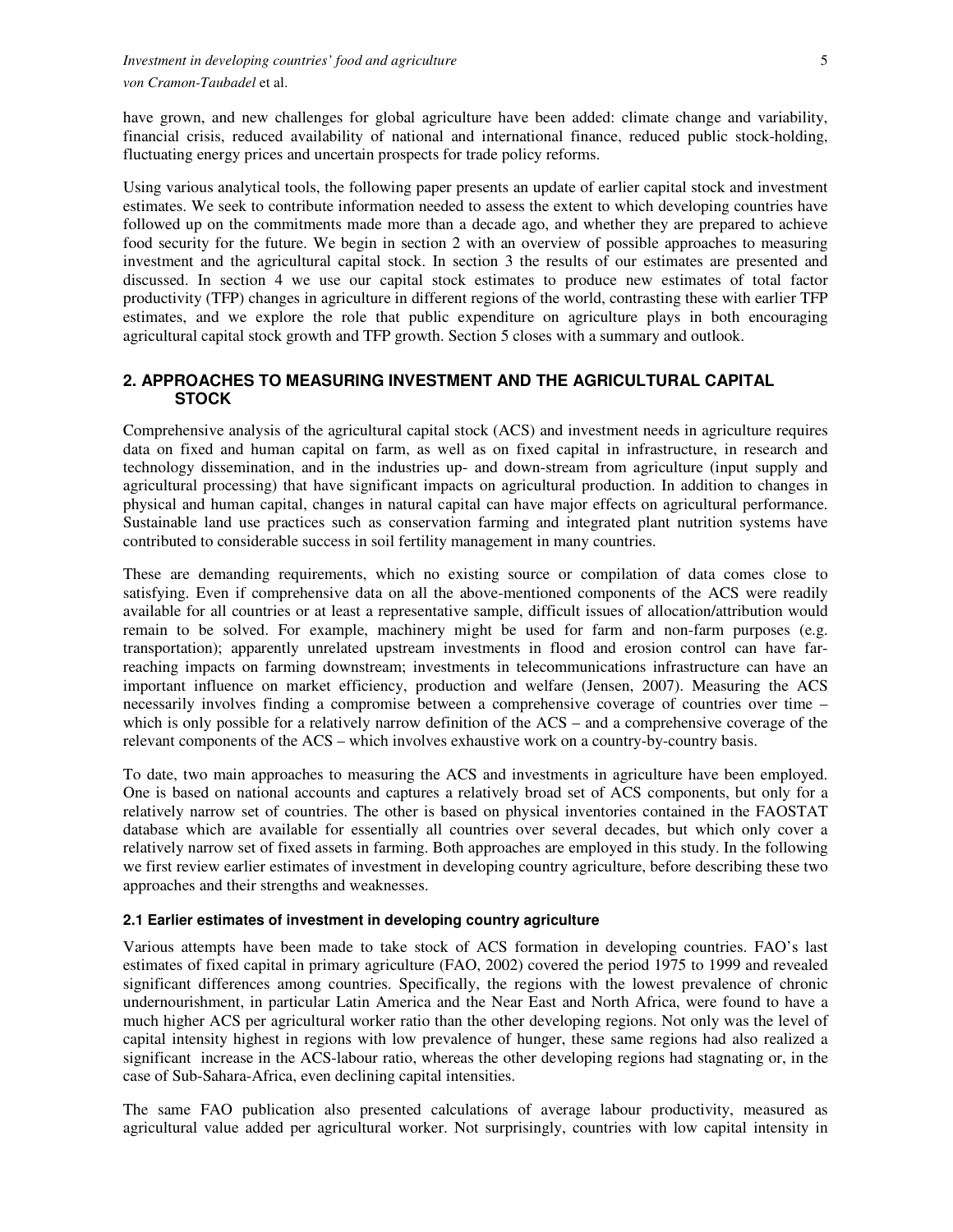agriculture showed a low productivity per agricultural worker. In fact, the divergence of GDP per agricultural worker in country groups of different capital-labour ratios and hence different rates of hunger prevalence seemed to be very large and widening over time. Throughout the 1990s, the value added per worker in the group of countries with less than 2.5 percent of the population under-nourished was about 20 times higher than in the group with more than 35 percent undernourished.

Although equally relevant for the performance of the food and agricultural sector, capital formation in upstream and downstream sectors and in rural infrastructure has been much less frequently and completely documented. According to a tentative estimate published by FAO at the time of the World Food Summit in 1996, annual gross investments in primary agriculture of developing countries had amounted to approximately US\$ 77 billion during the preceding ten to fifteen years (net investments: US\$ 26 billion). Over the same period, annual gross investments in post harvest activities amounted to US\$ 34 billion and public gross investments in rural infrastructure, agricultural research and extension US\$ 29 billion. According to these estimates, therefore, capital formation in up- and downstream sectors and in rural infrastructure added up to almost the same total as investments in primary agriculture. By far the largest share of this off-farm investment (60 percent) took place in Asia during this period, while Latin America and the Caribbean accounted for 20 percent, and the Near East and North Africa and sub-Saharan Africa for 10 percent each. Unfortunately, the estimates published at this time did not allow a breakdown by country, nor have they been regularly updated. However, available evidence from various research projects shows that rural infrastructure is inadequate in many low income countries, particularly in much of Sub-Sahara Africa.

Although changes in natural agricultural capital cannot be inferred at the global level, some progress towards including the cost of natural capital depletion in national accounts has been made. Based on these efforts, the World Bank (2005a) has estimated the value of natural resources and concluded that in low-income countries, excluding the oil states, the share of the natural capital in total wealth is greater than the share of produced capital. Accounting for the value of depletion of this natural capital, so-called adjusted net national savings have been calculated as an indicator of real growth potential of a country. The results show that "net savings per person are negative in the world's most impoverished countries, particularly in sub-Saharan Africa". Depletion of soil quality is found to be a major loss in this context. It is alarming that this trend is identified in precisely those countries where agricultural development matters most for poverty and hunger reduction.

### **2.2. Estimating the agricultural capital stock with national accounts data**

Crego et al. (1998) first used information on gross fixed capital formation in national accounts to generate ACS estimates for 57 countries between 1967 and 1992. We draw on an expanded version of this database produced by Anriquez and Daidone (2008) that contains more than 100 countries, but of which only 76 have agricultural gross fixed capital formation series long enough to allow for a reasonable estimate of physical capital stocks. This expanded database has been updated to cover up to 2002. As in Crego et al. (1998), data is not available in all years for all countries, but with some inter- and extrapolation a balanced panel from 1967 to 2003 can be generated for all 76 countries. Exceptions are the transition countries of Central and Eastern Europe, for which the series begin in 1990.

This dataset is generated based on the assumption that agricultural capital is composed of three components: 1) physical capital, 2) livestock, and 3) treestocks, which represent the value of the planted permanent crops. The physical capital series is constructed using time series of gross fixed capital formation in agriculture as published in national account statistics, and in a few instances using case studies that attempt to calculate these same series. The method used to estimate physical capital stocks is a variation of the perpetual inventory method (PIM). The PIM estimates current capital stocks by adding suitably depreciated investments from previous periods. Since capital stocks depreciate, only a finite history of investments in previous periods must be considered to determine current capital stocks.

In this study we assume a hyperbolic depreciation function (details in Crego et al. 1998), and also that the lifetime of each investment is normally distributed with a mean of 20 years and a standard error of 8 years. This means that with 95 percent probability each agricultural investment has a service lifetime between 4 and 36 years. To apply this methodology a long time series on gross investment is required. Where this was not available, previous gross investment levels where predicted (back-casted) using both agricultural value added (either that available or predicted using simple log trend), and the observed gross investment to agricultural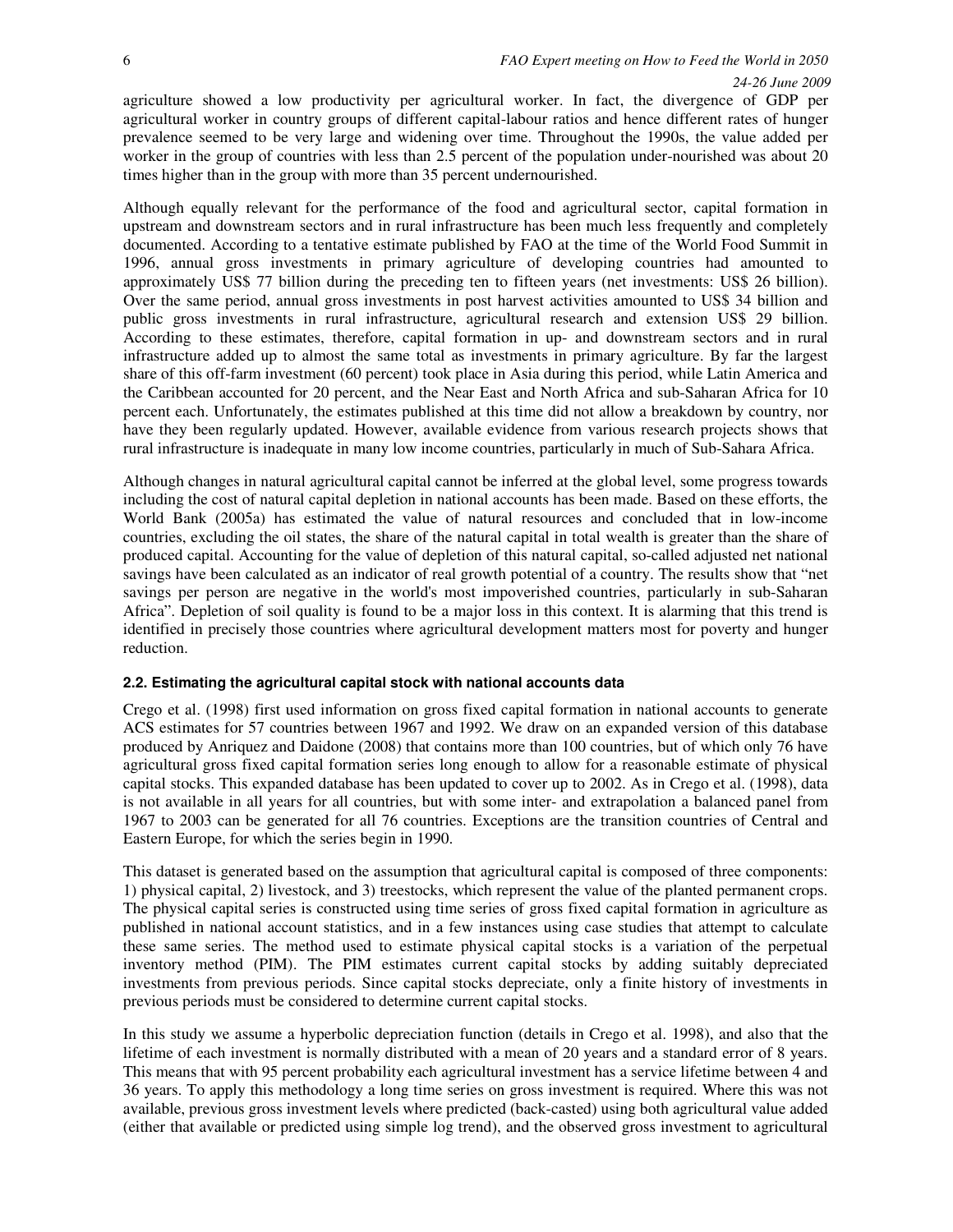value added ratio. All national capital stock series where estimated in constant national currency, and converted to current dollars using national deflators (to convert to series in current local currency) and the current exchange rates. The final comparable series in 1995 dollars were created by deflating the current dollars series using the US agricultural value added deflator.

The value of livestock is calculated using the stock numbers reported by FAOSTAT for different types of animals. Heads of livestock are valued using dollar prices which are estimated as regional weighted (by quantity) averages of implicit unit export prices, also obtained from FAOSTAT. Current dollar series are converted to constant 1995 dollars by deflating with the US agricultural GDP deflator.

Treestocks are valued as the present value of discounted future net revenues. First, net revenues are assumed to equal 80 percent of gross revenues which, in turn, are calculated per permanent crop as the product of yields and prices. Yields are calculated using area and total output data from FAOSTAT, while prices are 5 year moving averages of actual producer prices reported by FAOSTAT for each country. Two simplifying assumptions are made: first, that all permanent crops are at half of their productive life-spans; and second, that the lifespan of all permanent crops is 26 years. Future revenues are discounted using a 'real' rate of returns defined as the difference between the yields of ten 10-year US bonds and the inflation of the US GDP deflator for each period. The value of treestocks is converted to real 1995 dollars first by converting the series to current dollars using the period's exchange rate, and then by deflating this series with the US agricultural GDP deflator.

### **2.3. Estimating the agricultural capital stock using physical inventories in FAOSTAT**

For many countries, national accounts data on gross fixed capital formation in agriculture is not available. As an alternative, the FAO Statistics Division in 1995 first compiled estimates of the ACS based on the physical stocks of various types of agricultural asset. For each asset, physical stocks were multiplied by a constant base-year unit price to produce a series of asset values over time. These values were subsequently aggregated over all assets to produce an estimate of the total ACS at constant prices.

Estimates of the ACS based on this method were first prepared at the regional level in 1995 as part of the World Agriculture Towards 2010 exercise (FAO 1995) for the period 1975 to 1995 and using 1990 US\$ prices. These were subsequently updated in 2001 for the period 1975 to 1999, using a broader set of assets and 1995 US\$ prices, and covering individual developing countries rather than only regional aggregates (FAO, 2002). These are the estimates of the ACS referred to in section 2.1 above. A further update to include the years to 2002 was prepared for FAO in 2006 (Barre, 2006).

We have updated the 1975-1999 estimates produced in 2001, and extended them to  $2007<sup>1</sup>$ . The assets covered fall into four categories as outlined in Table 1 and are available for 223 countries and geographic entities.<sup>2</sup> To convert physical inventories into asset values, we use the 1995 unit asset prices that were compiled by the FAO (2002). These were drawn from a number of sources such as country investment project reports prepared by and for FAO, FAOSTAT data on purchase prices of means of production such as tractors, and unit trade values. For details on these unit prices and other aspects of the estimation, the reader is referred to FAO (2001a). Key issues include:

- 1) No data on physical stocks of hand tools are available, so the stock of these tools is estimated by multiplying the number of individuals active in agriculture in each country and year by a uniform estimate of 25\$ worth of hand tools.
- 2) Unit land prices are estimated as the incremental values of development to make land suitable for crop production, to plant it to permanent crops, or to provide it with irrigation services.
- 3) No data on physical stocks of structures are available, so these are estimated as a function of the number of animals/poultry in each country and year.

 $\overline{\phantom{a}}$ 

<sup>&</sup>lt;sup>1</sup> For some assets, FAOSTAT data is only available until 2005 or 2006. In these cases, the remaining years until 2007 have been extrapolated.

 $2^2$  The number of countries changes over time, for example due to the breakup of the Soviet Union. The FAOSTAT data includes entities such as Gaza and Greenland that are not independent countries.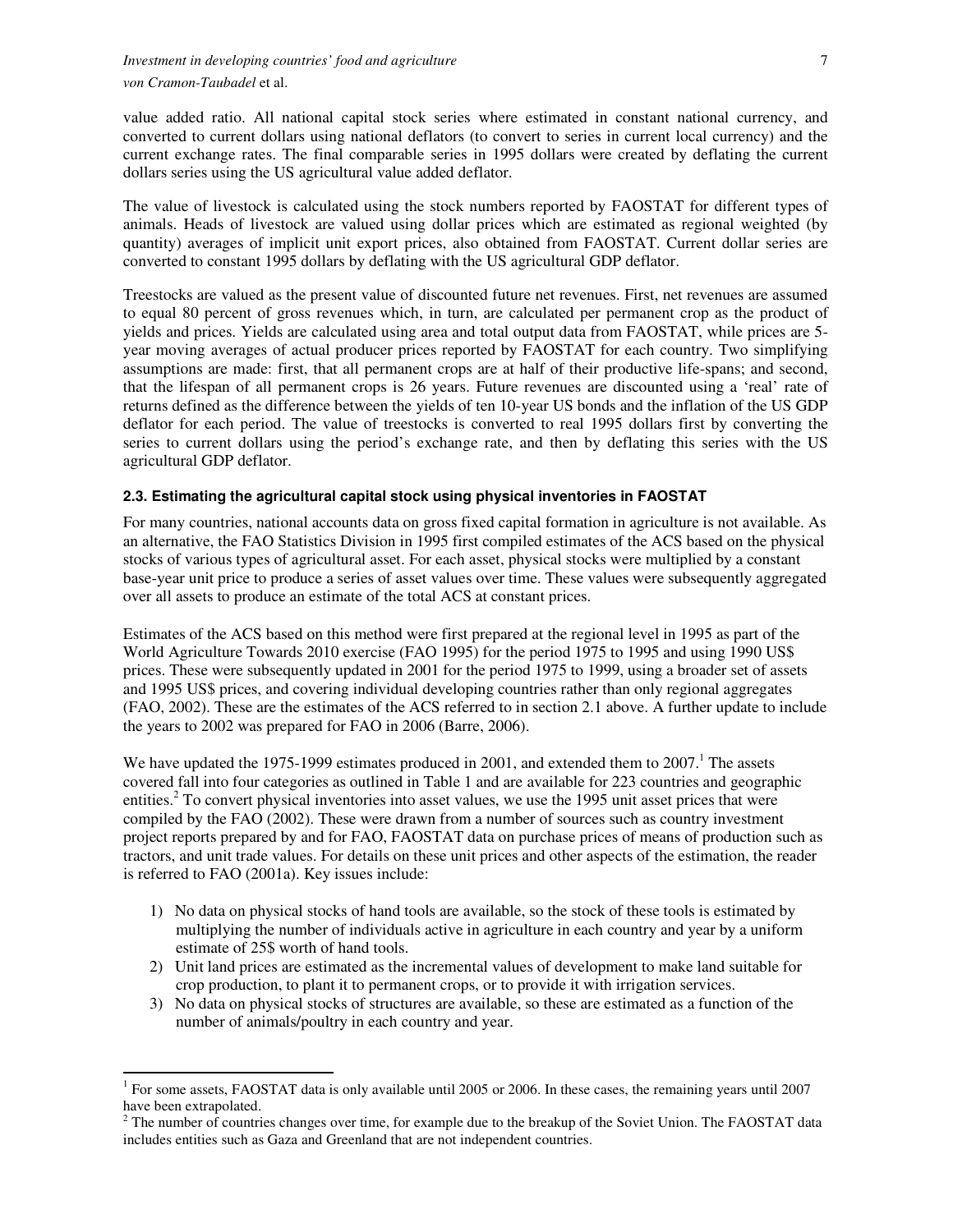| <b>Land development</b> |                 | Livestock |                   | <b>Machinery</b> |                   |   | <b>Structures</b> |  |  |
|-------------------------|-----------------|-----------|-------------------|------------------|-------------------|---|-------------------|--|--|
|                         | Arable land     | ٠         | Cattle            | ٠                | <b>Tractors</b>   |   | For animals       |  |  |
|                         | Permanent crops | ٠         | <b>Buffaloes</b>  | ٠                | <b>Harvesters</b> | ٠ | For poultry       |  |  |
|                         | Irrigation      | ٠         | Sheep             | ٠                | Milking machines  |   |                   |  |  |
|                         |                 | ٠         | Goats             |                  | Hand tools        |   |                   |  |  |
|                         |                 | ٠         | Pigs              |                  |                   |   |                   |  |  |
|                         |                 | ٠         | Horses            |                  |                   |   |                   |  |  |
|                         |                 | ٠         | Camels            |                  |                   |   |                   |  |  |
|                         |                 | ٠         | Mules and donkeys |                  |                   |   |                   |  |  |
|                         |                 |           | Poultry           |                  |                   |   |                   |  |  |

**Table 1: Agricultural assets covered in the FAOSTAT measure of the ACS** 

## **2.4 Strengths and weaknesses of the national accounts and FAOSTAT approaches**

The national accounts-based estimates of the ACS have the important advantage of providing a considerably broader coverage of fixed capital in agriculture than the estimates based on FAOSTAT physical inventories. Furthermore, the use of the permanent inventory method coupled with consistent national accounts data on investments provides theoretically much sounder estimates of the value of the ACS in each year than the FAOSTAT approach. The use of constant prices in the FAOSTAT approach means that it essentially produces a volume index that does not account for the age of assets or quality improvements in assets over time (e.g. the fact that the average tractor made in 2005 can do more than the average tractor made in 1975, or that there have been genetic improvements in livestock over the same period).

The main disadvantage of the national accounts-based estimates is that they are only available for some countries. As might be expected, the OECD and other industrialised countries are well represented in the national accounts database, but this is not the case for developing countries (Table 2). For example, China is not included in the national account estimates, and only 10 countries in sub-Saharan Africa are, compared with 51 in the FAOSTAT physical inventories estimates.

|                           | Number of countries covered by     |                          |  |  |  |  |
|---------------------------|------------------------------------|--------------------------|--|--|--|--|
| <b>Region</b>             | <b>National accounts estimates</b> | <b>FAOSTAT</b> estimates |  |  |  |  |
| East Asia & Pacific       |                                    | 42                       |  |  |  |  |
| Europe & Central Asia     |                                    | 25                       |  |  |  |  |
| Latin America & Caribbean | 15                                 | 45                       |  |  |  |  |
| Near East & North Africa  |                                    | 22                       |  |  |  |  |
| South Asia                | 3                                  |                          |  |  |  |  |
| Sub-Saharan Africa        | 10                                 | 51                       |  |  |  |  |
| High income OECD          | 24                                 | 24                       |  |  |  |  |
| High income non-OECD      | h                                  |                          |  |  |  |  |
| Total                     | 75                                 | 223                      |  |  |  |  |

**Table 2: Countries in the national accounts and FAOSTAT physical inventories databases by region** 

This would not be of major concern if the national accounts database included a representative sample of all developing countries. However, there are indications that this is not the case. As is demonstrated below, there appears to be some selection bias in the sample of countries covered by the national accounts approach; the countries that are able to provide the required national accounts data appear to perform better on average in terms of investment in ACS. Hence, analysis based exclusively on the national accounts method might paint an overly positive picture of ACS levels and investments over time.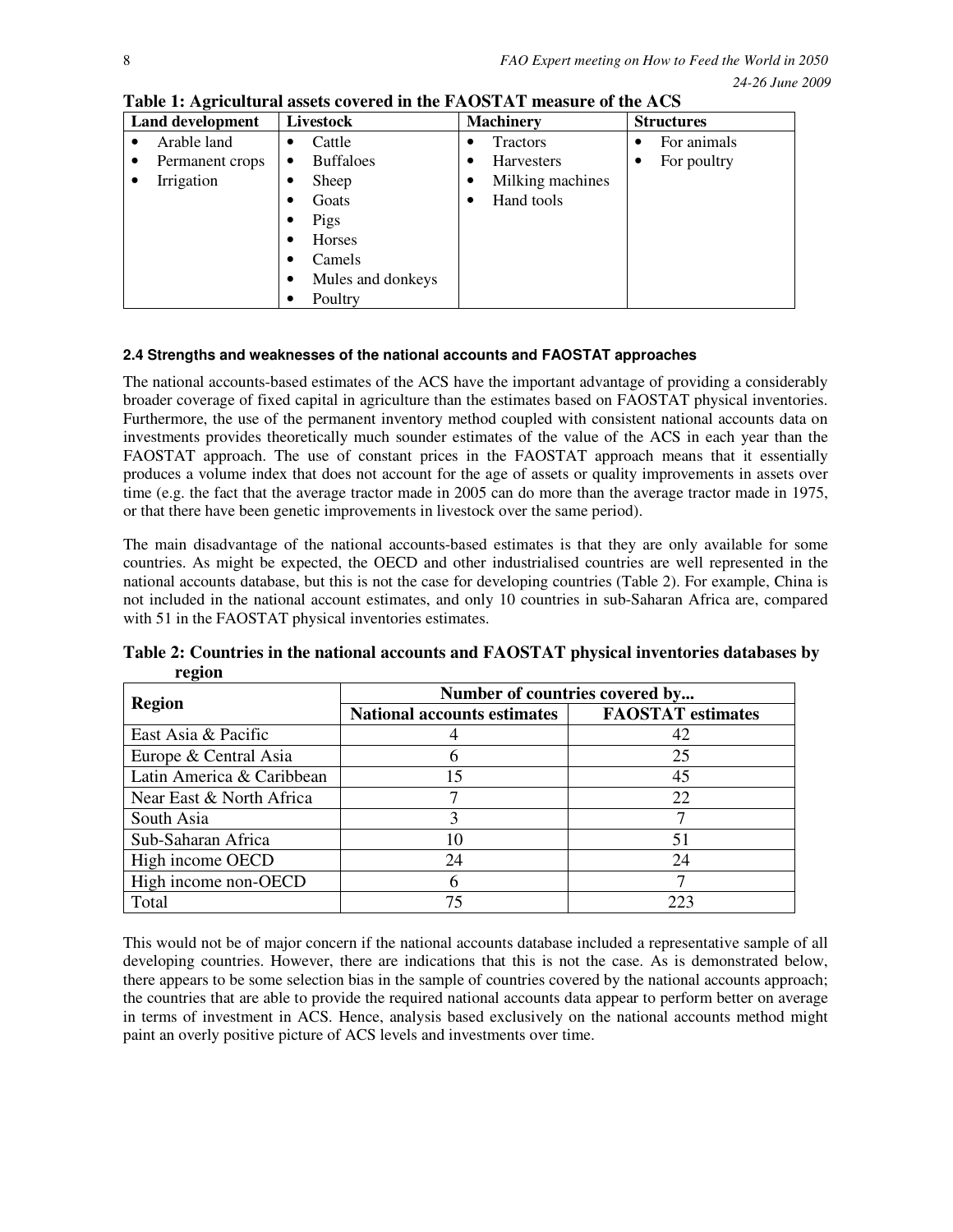### **3. RESULTS: THE DEVELOPMENT OF THE AGRICULTURAL CAPITAL STOCK SINCE 1975**

In the following sections, estimates of the ACS and its growth are presented for various groups and subgroups of countries. In most cases the FAOSTAT physical inventories estimates are presented, because it is only possible to generate consistent aggregates over time with these estimates.

### **3.1. The development of the agricultural capital stock by region**

Figure 1 displays the development of the total ACS between 1975 and 2007, worldwide and broken down into developed and developing countries. The worldwide rate of ACS growth (in other words net investment in the ACS) slowed around 1990; calculations confirm that the average annual rate of worldwide ACS growth fell from 1.1 percent between 1975 and 1990 to 0.5 percent between 1991 and 2007 (Further disaggregating these average annual growth rates reveals several interesting patterns. First, the reduction in the rate of ACS accumulation was sharpest in the second half of the 1990s, with ACS growth becoming strongly negative in developed countries and falling notably in developing countries (Figure 2). Since the beginning of the 2000s, the worldwide rate of ACS growth has increased again somewhat (from 0.32 to 0.52 percent per year), as the rate of ACS shrinkage in the developed countries has slowed. At the same time, rates of ACS growth in the developing countries have remained positive but continued to fall. Hence, the gap between rates of ACS growth in developing and developed countries has fallen from a high of just over 2 percent (1.27 percent vs. -0.76 percent) in 1995-99 to just over 1 percent (1.01 percent vs. -0.11 percent) in 2005-07 (see also The rapid reduction in rates of ACS growth in developed countries over the 1980s and 1990s was driven by episodes of significant disinvestment in different regions (**Error! Not a valid bookmark self-reference.**). In the 1980s, North America saw negative rates of ACS growth, and in the 1990s rates of growth in the ACS in Western Europe became negative, presumably due to in part to the effect of the 1993 so-called MacSharry reforms of the EU's Common Agricultural Policy. In the second half of the 1990s and into the 2000s, the ACS in the transition economies of Central and Eastern Europe shrank especially dramatically. In the developing countries, rates of ACS growth have been consistently positive across regions and sub-periods, with South Asia recording a sustained reduction in growth rates since the early 1990s.

Table 4). Since the data for 2007 are based on projections and data for 2008-09 are not yet available, it is not possible to determine what impact the food price crisis of 2007-08 had on rates of ACS accumulation in developing and developed countries.

Table 3). This slowdown was caused primarily by stagnating and then falling levels of ACS in the developed countries, although rates of ACS growth also fell in the developing countries over time. However, rates of ACS growth did not become negative in developing countries as they did for developed countries after 1990.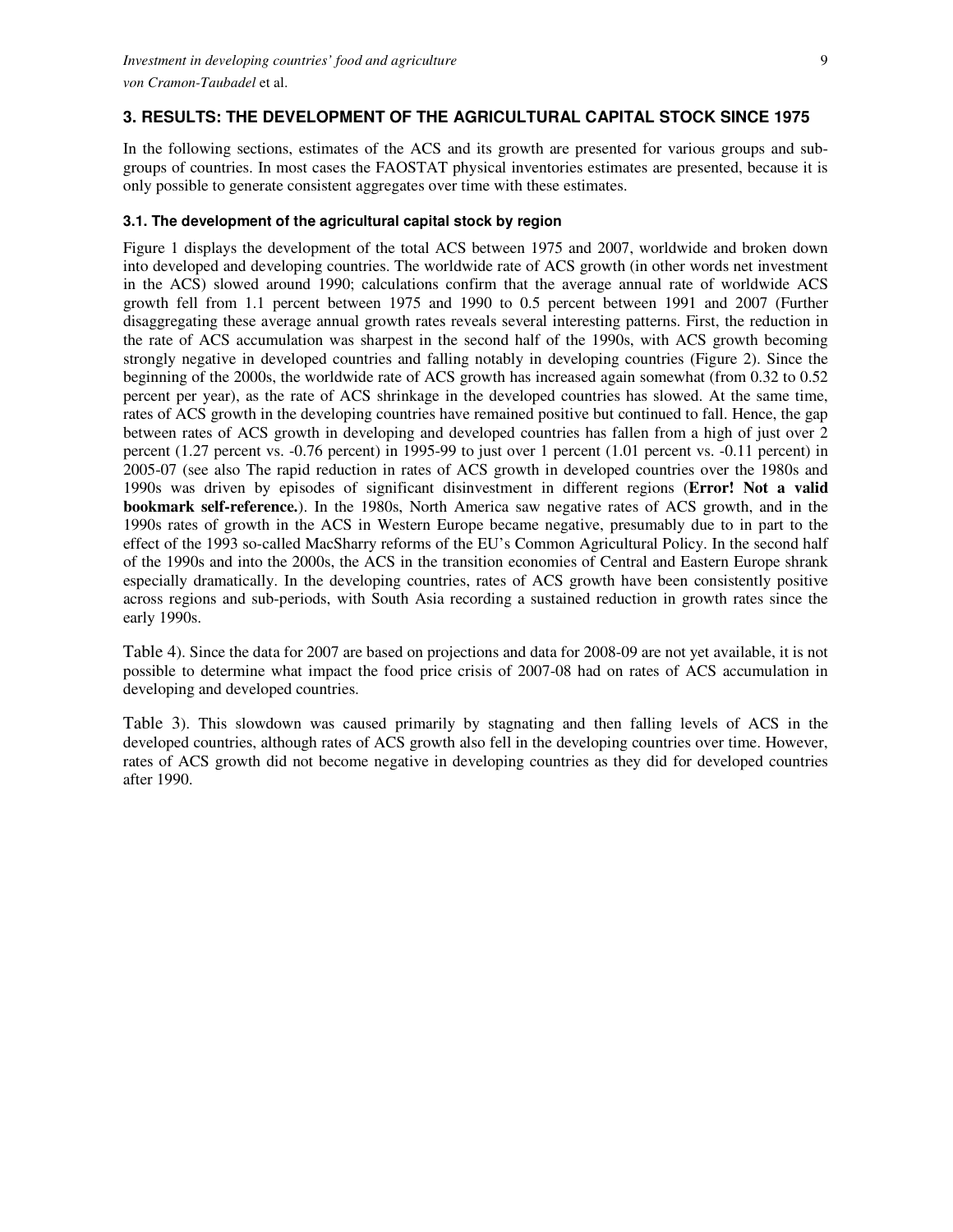



Further disaggregating these average annual growth rates reveals several interesting patterns. First, the reduction in the rate of ACS accumulation was sharpest in the second half of the 1990s, with ACS growth becoming strongly negative in developed countries and falling notably in developing countries (Figure 2). Since the beginning of the 2000s, the worldwide rate of ACS growth has increased again somewhat (from 0.32 to 0.52 percent per year), as the rate of ACS shrinkage in the developed countries has slowed. At the same time, rates of ACS growth in the developing countries have remained positive but continued to fall. Hence, the gap between rates of ACS growth in developing and developed countries has fallen from a high of just over 2 percent (1.27 percent vs. -0.76 percent) in 1995-99 to just over 1 percent (1.01 percent vs. - 0.11 percent) in 2005-07 (see also The rapid reduction in rates of ACS growth in developed countries over the 1980s and 1990s was driven by episodes of significant disinvestment in different regions (**Error! Not a valid bookmark self-reference.**). In the 1980s, North America saw negative rates of ACS growth, and in the 1990s rates of growth in the ACS in Western Europe became negative, presumably due to in part to the effect of the 1993 so-called MacSharry reforms of the EU's Common Agricultural Policy. In the second half of the 1990s and into the 2000s, the ACS in the transition economies of Central and Eastern Europe shrank especially dramatically. In the developing countries, rates of ACS growth have been consistently positive across regions and sub-periods, with South Asia recording a sustained reduction in growth rates since the early 1990s.

Table 4). Since the data for 2007 are based on projections and data for 2008-09 are not yet available, it is not possible to determine what impact the food price crisis of 2007-08 had on rates of ACS accumulation in developing and developed countries.

| TWOLE OF ITTURNS MILITARY DELIVED STORIED WITH MINE TO A THE CHIP. |           |           |  |  |  |  |  |  |
|--------------------------------------------------------------------|-----------|-----------|--|--|--|--|--|--|
|                                                                    | 1975-1990 | 1991-2007 |  |  |  |  |  |  |
| World                                                              | 1.11\%    | $0.50\%$  |  |  |  |  |  |  |
| Developed countries                                                | $0.60\%$  | $-0.34\%$ |  |  |  |  |  |  |
| Developing countries                                               | $.66\%$   | 123%      |  |  |  |  |  |  |

| Table 3: Average annual rates of ACS growth before and after 1990 (percent) |  |  |
|-----------------------------------------------------------------------------|--|--|
|                                                                             |  |  |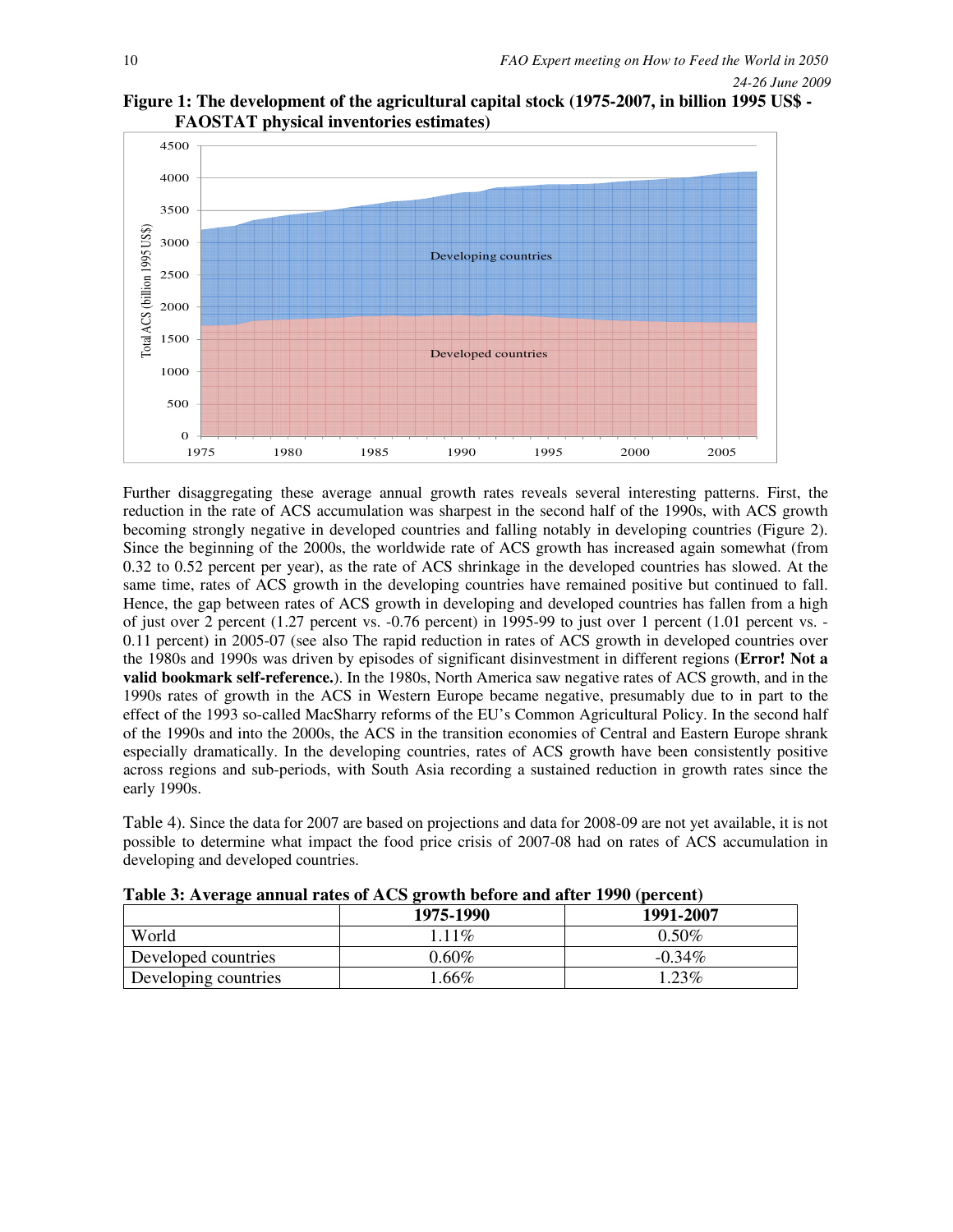



The rapid reduction in rates of ACS growth in developed countries over the 1980s and 1990s was driven by episodes of significant disinvestment in different regions (**Error! Not a valid bookmark self-reference.**). In the 1980s, North America saw negative rates of ACS growth, and in the 1990s rates of growth in the ACS in Western Europe became negative, presumably due to in part to the effect of the 1993 so-called MacSharry reforms of the EU's Common Agricultural Policy. In the second half of the 1990s and into the 2000s, the ACS in the transition economies of Central and Eastern Europe shrank especially dramatically.<sup>3</sup> In the developing countries, rates of ACS growth have been consistently positive across regions and sub-periods, with South Asia recording a sustained reduction in growth rates since the early 1990s.

| <b>Region</b>         | 1975-   | 1980-   | 1985-   | 1990-   | 1995-   | 2000-   | $2005 -$ | 1975- |
|-----------------------|---------|---------|---------|---------|---------|---------|----------|-------|
|                       |         |         |         |         |         |         |          |       |
|                       | 79      | 84      | 89      | 94      | 99      | 04      | 07       | 07    |
| World                 | 1.43    | 1.03    | 0.93    | 0.79    | 0.32    | 0.48    | 0.52     | 0.78  |
| Developed             | 1.23    | 0.64    | 0.17    | $-0.11$ | $-0.76$ | $-0.28$ | $-0.11$  | 0.09  |
| N. America            | 1.00    | $-0.16$ | $-0.23$ | 0.05    | 0.14    | $-0.12$ | 0.02     | 0.08  |
| W. Europe             | 0.93    | 0.74    | 0.06    | $-0.50$ | $-0.27$ | $-0.14$ | $-0.10$  | 0.09  |
| Oceania               | $-0.84$ | 0.24    | 0.51    | $-0.17$ | $-0.54$ | 0.49    | 0.42     | 0.02  |
| Transition            | 2.03    | 1.55    | 0.62    | 0.07    | $-2.77$ | $-0.71$ | $-0.31$  | 0.02  |
| Developing            | 1.67    | 1.46    | 1.73    | 1.67    | 1.27    | 1.10    | 1.01     | 1.43  |
| Latin A. & Caribbean  | 2.15    | 1.40    | 1.76    | 1.40    | 0.39    | 1.16    | 0.22     | 1.24  |
| Near East & N. Africa | 0.93    | 1.76    | 1.99    | 1.87    | 0.71    | 0.93    | 0.99     | 1.34  |
| Sub-Saharan Africa    | 1.68    | 1.42    | 1.23    | 1.86    | 1.65    | 1.64    | 0.96     | 1.52  |
| East & Southeast Asia | 1.75    | 1.37    | 2.04    | 1.80    | 1.86    | 1.35    | 1.73     | 1.70  |
| South Asia            | 1.61    | 1.49    | 1.19    | 1.42    | 1.22    | 0.34    | 0.32     | 1.11  |

**Table 4: Average annual rates of growth in the ACS in regions of the world (five-year periods since 1975, in percent)** 

The consistently positive rates of ACS growth by developing country region in The rapid reduction in rates of ACS growth in developed countries over the 1980s and 1990s was driven by episodes of significant disinvestment in different regions (**Error! Not a valid bookmark self-reference.**). In the 1980s, North America saw negative rates of ACS growth, and in the 1990s rates of growth in the ACS in Western Europe became negative, presumably due to in part to the effect of the 1993 so-called MacSharry reforms of the EU's Common Agricultural Policy. In the second half of the 1990s and into the 2000s, the ACS in the transition economies of Central and Eastern Europe shrank especially dramatically. In the developing

 $\overline{a}$ 

 $3$  The drop in the rate of ACS accumulation in developed countries is also at least partly due to improvements in input quality, which the FAOSTAT-based estimates do not pick up. See section 3.5.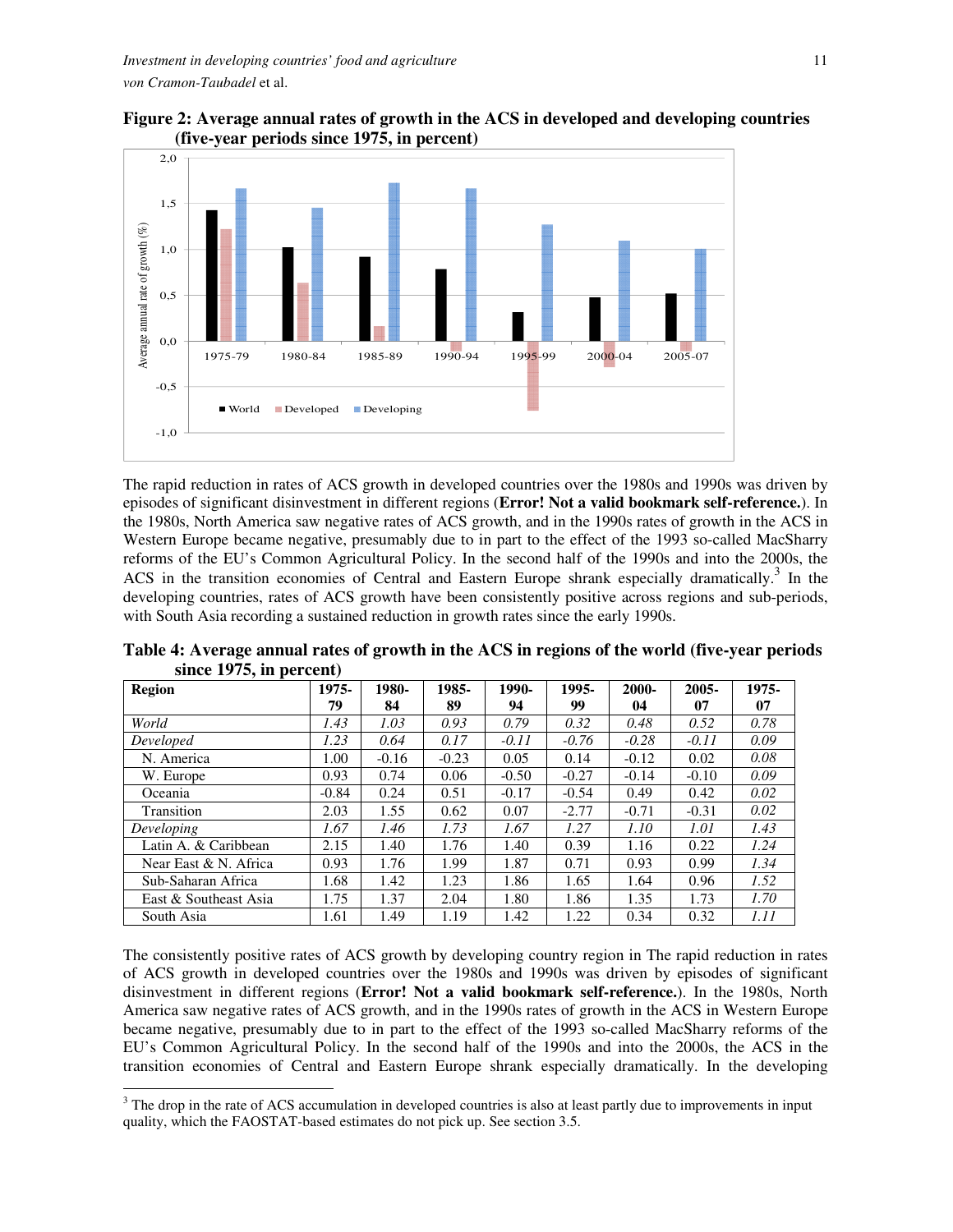countries, rates of ACS growth have been consistently positive across regions and sub-periods, with South Asia recording a sustained reduction in growth rates since the early 1990s.

Table 4 mask important changes in the availability of ACS per worker. In sub-Saharan Africa and South Asia, the growth of the population active in agriculture has outstripped the rate of ACS growth, leading to average annual reductions in the ACS per worker in agriculture of 0.44 percent and 0.26 percent per year between 1975 and 2007 (Table 5). In the Near East and North Africa as well as in East and Southeast Asia, population growth has eroded but not completely outweighed growth in the ACS. In Latin America and the Caribbean, the population active in agriculture has fallen at an average rate of almost 0.1 percent per year since 1975, contributing slightly to an overall increase in the ACS per worker in agriculture over this period.

|                           | $\frac{1}{2}$<br>1975-2007 annual rate of growth of                    |           |                                                      |  |  |  |
|---------------------------|------------------------------------------------------------------------|-----------|------------------------------------------------------|--|--|--|
| <b>Region</b>             | capital stock in<br>population active<br>in agriculture<br>agriculture |           | capital stock per<br>person active in<br>agriculture |  |  |  |
| Latin America & Caribbean | 1.24%                                                                  | $-0.08\%$ | 1.33%                                                |  |  |  |
| Near East & North Africa  | 1.34%                                                                  | 0.83%     | $0.51\%$                                             |  |  |  |
| Sub-Saharan Africa        | 1.52%                                                                  | 1.97%     | $-0.44\%$                                            |  |  |  |
| East & Southeast Asia     | 1.70%                                                                  | $0.97\%$  | 0.72%                                                |  |  |  |
| South Asia                | 1.11%                                                                  | 1.38%     | $-0.26%$                                             |  |  |  |

**Table 5: Average annual rates of growth in ACS per worker in agriculture by developing country region (1975-2007, in percent)** 

Figure 3 presents information on gross and net investments in the ACS for the developing and the developed countries. Net investment is calculated as the simple difference between the ACS in year *t+1* and year *t*. Gross investment is calculated assuming that in addition to net investment, 5 percent of the ACS in year *t* depreciated and was replaced.

## **3.2. Components of the agricultural capital stock**

Of the four categories of agricultural capital in the FAOSTAT physical inventories estimates, land is clearly the most important, with a value share that is consistently between 52 and 55 percent of the total agricultural capital stock (Figure 4). Livestock is next with a share of 24 to 26 percent, followed by machinery (16 to 17 percent) and structures (5 percent).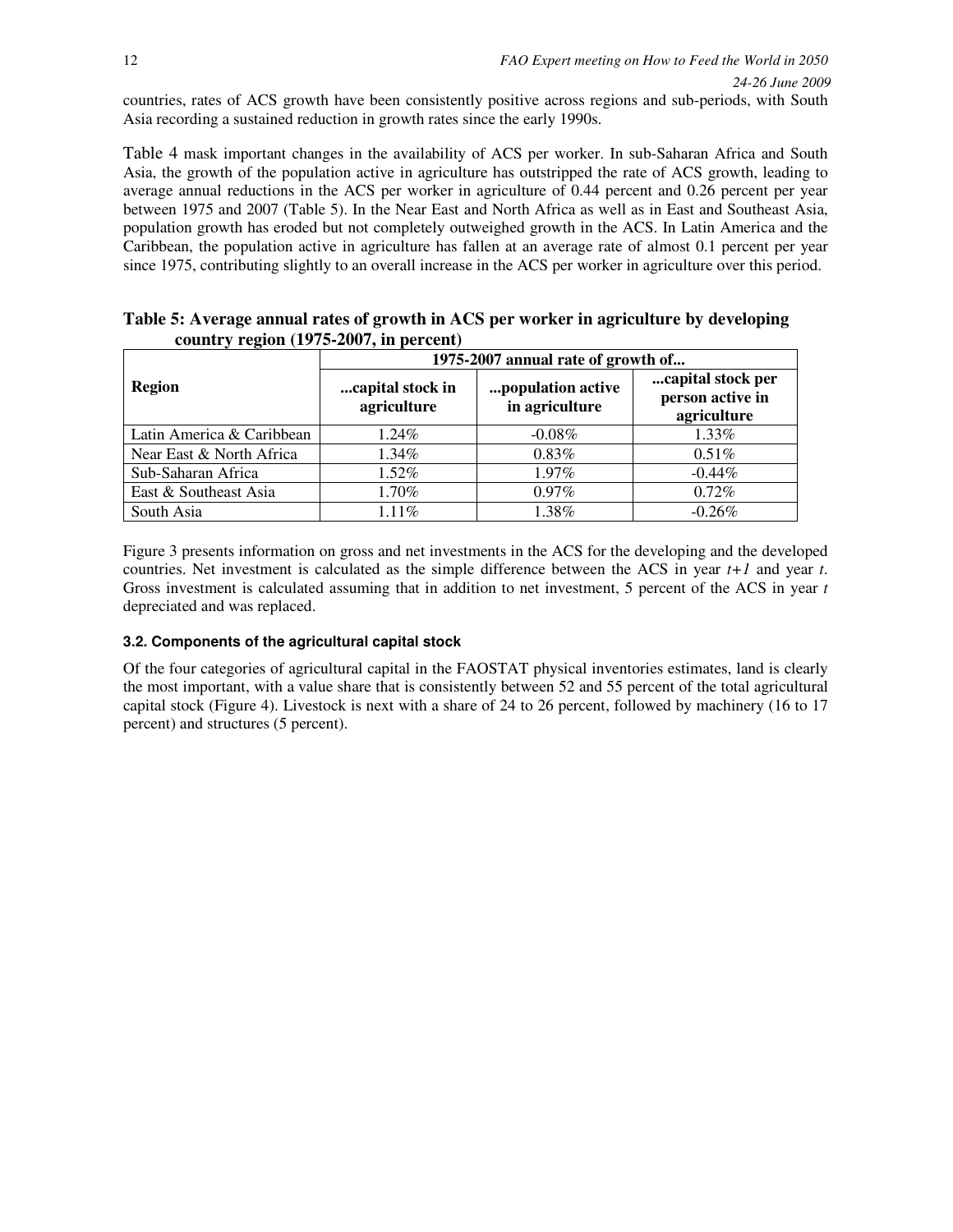



**Figure 4: Composition of the global agricultural capital stock** 



All four components of the ACS increased between 1975 and 2007. Expressed in average annual rates of growth, the land component of the ACS increased by 0.93 percent per annum over this period, while livestock increased by 0.50 percent, machinery by 0.75 percent, and structures by 0.66 percent. However, the individual components evolved differently over time. The rates of growth in the livestock, machinery and structures components of the ACS fell in the course of the 1980s, reaching low, negative rates in the first (machinery) or second (livestock, structures) half of the 1990s (Figure 5). Since 2000, the livestock, machinery and structures components of the ACS have once again displayed positive rates of growth. Land however has followed a different pattern. Average annual rates of growth in the land stock were never negative between 1975 and 2007 (Figure 5). However, they steadily declined over the entire period and have not recovered since 2000. Since the land component of the ACS measures the value of land improvements (investments in permanent crops, irrigation and arable land) this sustained slowdown in land growth is not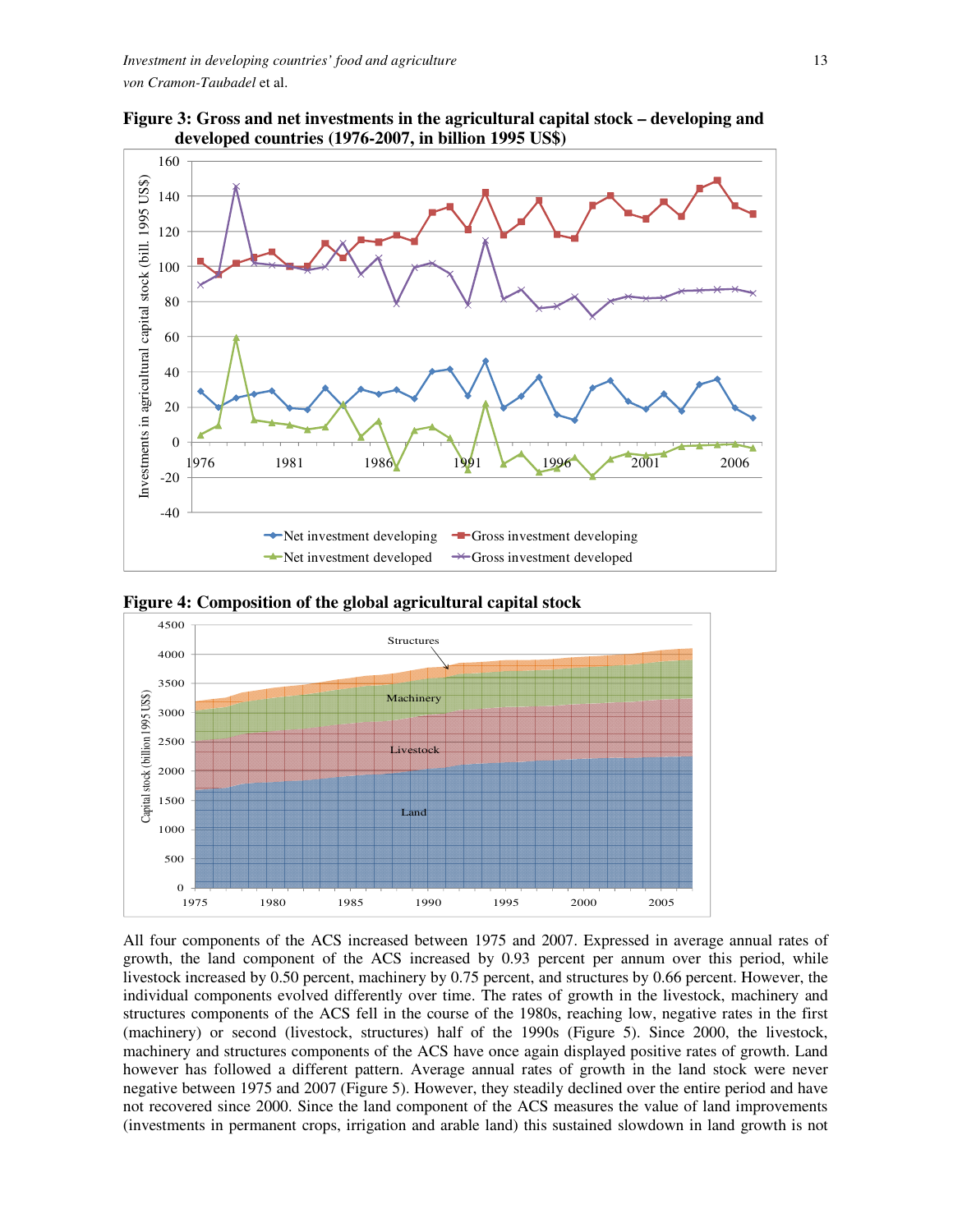necessarily due to increased scarcity of agricultural land alone. Instead, it can also reflect in part a reduction in the willingness to invest in improving the productivity of land.

![](_page_13_Figure_2.jpeg)

![](_page_13_Figure_3.jpeg)

# **3.3. The agricultural capital stock and the prevalence and depth of hunger**

The fact that population growth has outstripped ACS growth ACS in sub-Saharan Africa and South Asia is worrying because many countries with severe hunger problems are located in one of these two regions. To cast more light on this issue, we explore the relationship between ACS growth and the prevalence and depth of hunger as defined by the FAO (2008). Hunger prevalence is defined according to the proportion of the population that is undernourished, and the depth of hunger is defined according to the gap between actual caloric consumption by the undernourished and minimum dietary energy requirements (MDER).

The estimates in Table 6 and Table 7 indicate that the ACS per person active in agriculture has indeed grown least in those countries with the highest prevalence and depth of hunger. In the countries in hunger prevalence categories 4 and 5 (>20 percent undernourished), growth in the ACS has been outstripped by population growth, resulting in a reduction in the level of ACS per person active in agriculture. The same is true for those countries in depth of hunger category 4 (where the average undernourished individual consumes less than 88 percent of his/her MDER). In both tables, China is listed separately because it would otherwise obscure the other countries in its respective hunger prevalence and depth of hunger categories.

**Table 6: Average annual rates of growth in ACS per worker in agriculture by hunger prevalence category\* (1975-2007, in percent)** 

| <b>Hunger prevalence</b>                | 1975-2007 annual rate of growth of |                                     |                                                      |  |  |  |  |
|-----------------------------------------|------------------------------------|-------------------------------------|------------------------------------------------------|--|--|--|--|
| category (only developing<br>countries) | capital stock in<br>agriculture    | population active<br>in agriculture | capital stock per<br>person active in<br>agriculture |  |  |  |  |
| $1$ (<5% undernourished)                | $1.21\%$                           | $0.27\%$                            | 0.93%                                                |  |  |  |  |
| 2 (5-9% undernourished)                 | 1.88%                              | $-0.11\%$                           | $2.00\%$                                             |  |  |  |  |
| 3 (10-19% undernourished)               | 1.83%                              | 1.55%                               | 0.28%                                                |  |  |  |  |
| 4 (20-35% undernourished)               | 1.22%                              | 1.48%                               | $-0.25%$                                             |  |  |  |  |
| $5$ ( $>35\%$ undernourished)           | 1.29%                              | 2.16%                               | $-0.85%$                                             |  |  |  |  |
| China (9% undernourished)               | $1.71\%$                           | 0.96%                               | 0.74%                                                |  |  |  |  |

*\* Note: Hunger prevalence categories based on 2003-2005 data from FAO (2008).*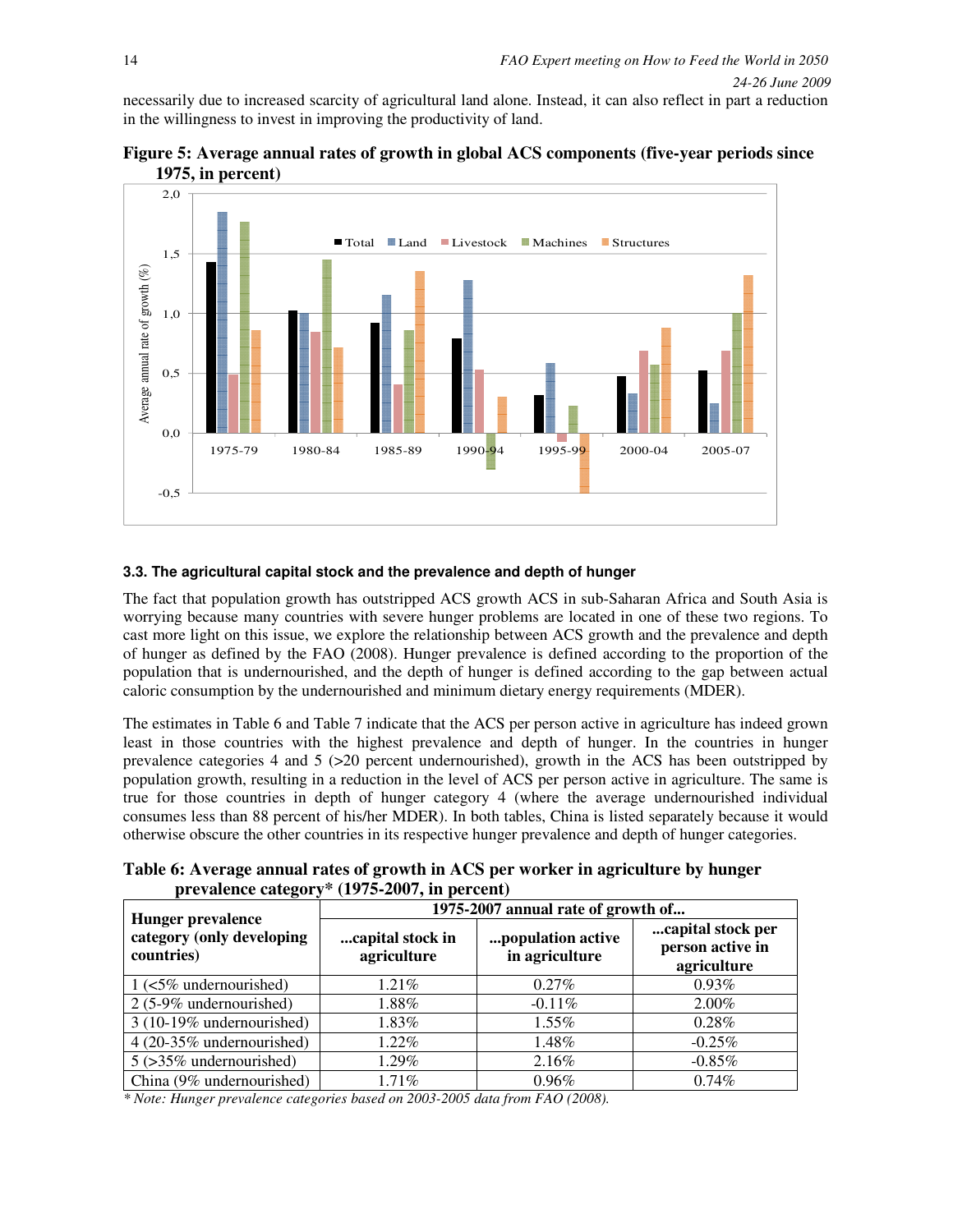| Depth of hunger category                       | 1975-2007 annual rate of growth of                                     |           |                                                      |  |  |  |  |
|------------------------------------------------|------------------------------------------------------------------------|-----------|------------------------------------------------------|--|--|--|--|
| (only developing<br>countries)                 | population active<br>capital stock in<br>in agriculture<br>agriculture |           | capital stock per<br>person active in<br>agriculture |  |  |  |  |
| 1 (gap $\langle 7\% \text{ of MDER} \rangle$ ) | $0.73\%$                                                               | $-1.98\%$ | 2.76%                                                |  |  |  |  |
| 2 (gap 7-9% of MDER)                           | 1.53%                                                                  | 0.83%     | 0.69%                                                |  |  |  |  |
| 3 (gap 10-12% of MDER)                         | 1.53%                                                                  | $0.94\%$  | $0.59\%$                                             |  |  |  |  |
| $4$ (gap >12% of MDER)                         | $1.47\%$                                                               | 1.77%     | $-0.30\%$                                            |  |  |  |  |
| China (gap $12.6\%$ )                          | $1.71\%$                                                               | 0.96%     | 0.74%                                                |  |  |  |  |

**Table 7: Average annual rates of growth in ACS per worker in agriculture by depth of hunger category\* (1975-2007, in percent)** 

*\* Note: Depth of hunger categories based on 2003-2005 data from FAO (2008).* 

### **3.4. The agricultural capital stock in countries with success in hunger reduction**

If it is true that countries with high prevalence and depth of hunger are characterised by lower levels of investment in ACS, is there also evidence that countries that have been successful in reducing hunger are characterised by higher rates? Figure 6 presents information on annual rates of ACS growth between 1990 and 2005 for developing countries that the FAO (2008, p. 16) identifies as having made the most progress or as having experienced the largest setbacks with respect to the 1996 World Food Summit (WFS) target of halving the number of hungry by 2015. With the exception of the Democratic People's Republic of Korea, all of the developing countries that have suffered notable setbacks had negative rates of ACS growth between 1990 and 2005, and with the exception of Peru (and slight exception of Ghana), all countries that made notable progress had positive rates of ACS growth.

The relatively high rate of ACS growth recorded for the DPR Korea must be interpreted with caution because it is difficult to confirm official statistics in this country; Peru's progress toward the WFS target despite a negative rate of ACS growth may be due the resolution of internal conflicts and unrest in the course of the 1990s. Note that according to the national accounts-based ACS estimates, Peru is actually one of the better performing countries, with positive accumulation of ACS per worker for the same period. Ghana has made good progress towards the WFS target and is on track for MDG1, but has witnessed slightly negative ACS growth. This suggests that the determinants of success have been outside the farm sector itself. In fact, a recent OECD study (Dewbre and Debattisti, no date) concludes that Ghana's success in poverty reduction may have been caused less by on-farm investments than by public investments in research, technology and infrastructure leading to strong growth and income diversification in the rural non-farm economy.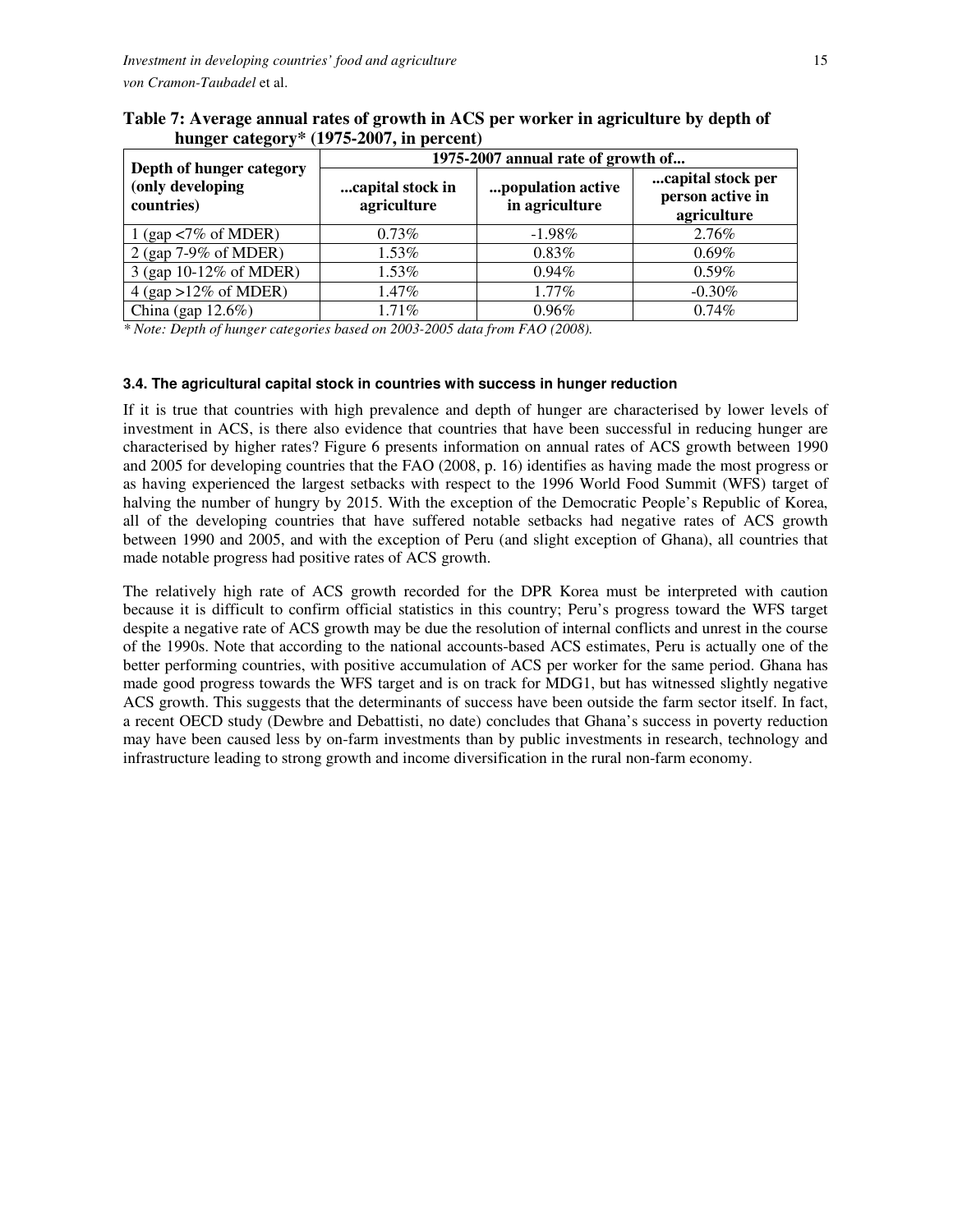![](_page_15_Figure_2.jpeg)

## **Figure 6: Annual rates of ACS growth (1990-2005) in countries that have made the most progress or suffered the largest setback towards the 1996 World Food Summit targets**

### **3.5. Comparing the national account and FAOSTAT approaches**

The results discussed so far have been drawn from the FAOSTAT physical inventories estimates of the ACS. Since these estimates cover essentially all countries, they lend themselves to the calculation of the regional and global aggregates presented above. However, these estimates do suffer from methodological weaknesses. A comparison with estimates of the ACS based on the national accounts methods can cast some light on the robustness of the FAOSTAT estimates and the advantages and disadvantages of the two approaches.

Both the national accounts and the FAOSTAT estimates cover almost the same set of developed countries (30 in the case of the national accounts estimates, 31 in the FAOSTAT estimates – see Table 2). Hence, an almost direct comparison of levels and changes is possible for these countries. Although the focus of this paper is developing countries, we therefore begin by comparing the national accounts and FAOSTAT estimates for developing countries. This comparison reveals important discrepancies (Figure 7). First, the national accounts method produces a higher overall estimate of the ACS. This is presumably due to its more comprehensive coverage of the ACS; the gross capital formation data on which the national accounts estimates are based will capture investments that are not included in the limited set of assets that are covered by FAOSTAT.

Second, the national accounts estimates are more volatile than the FAOSTAT estimates. This reflects a fundamental difference between the estimates. The FAOSTAT estimates are calculated using a constant set of 1995 prices. The use of changing prices, deflators and exchange rates in the calculation of the national accounts-based estimates means that they capture not only changes in the volume of the ACS, but also changes in its valuation. For example, the drop in the national accounts-based ACS estimates in developed countries displayed in the first half of the 1980s (Figure 7) is presumably due to the strength of the US-dollar over this period, which reduced the US-dollar value of the ACS in other developed countries for example in Europe. Examination of the national accounts-based dataset for other regions (not shown) reveals that this drop was even more marked in Latin America, where currencies depreciated heavily against the dollar as a consequence of the debt crisis in the early 1980s; similar evidence of a fall in ACS is also revealed for Asia and to a lesser extent Africa at this time. We do not have up-to-date numbers on the evolution of the ACS in 2008-09, but the experience of past global debt crises suggests that they can provoke large and protracted dents in the evolution of agricultural capital.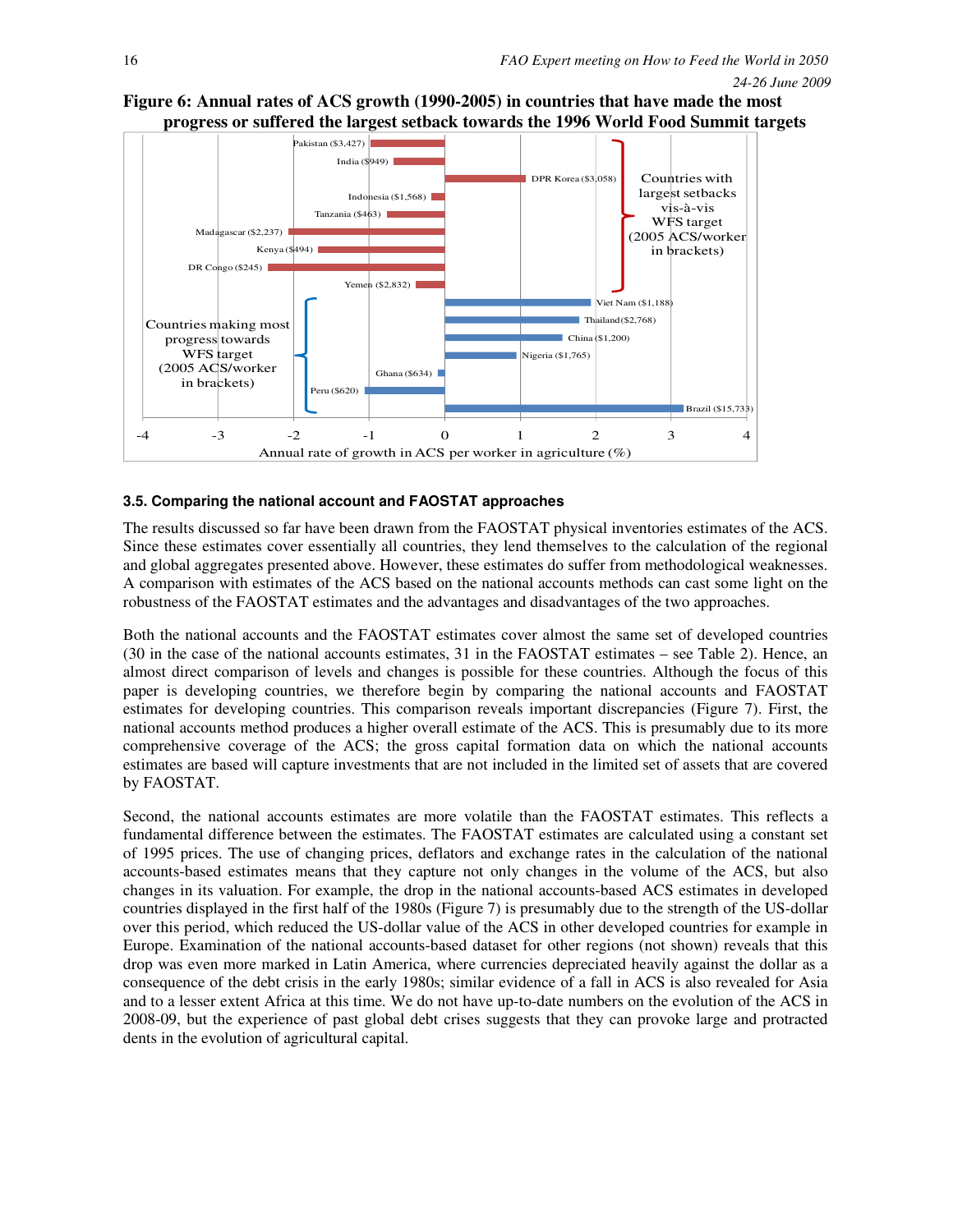![](_page_16_Figure_1.jpeg)

![](_page_16_Figure_2.jpeg)

Finally, the national accounts estimate for developed countries trends strongly upward over the entire period since 1975, while the FAOSTAT estimate show only a very slight increase overall, and a sustained downward trend in the 1990s. This difference is at least partly due to the use of constant prices in the FAOSTAT approach, as a result of which the FAOSTAT estimates fail to capture increases in the quality of many components of the ACS over time. However, Table 8 shows that the national accounts estimates do not trend upwards for all regions. Seven of the nine sub-Saharan African countries in the national accounts database, and all three of the South Asian countries, display negative ACS trends between 1975 and 2003, while eight of the same nine and three of three, respectively, display positive ACS trends in the FAOSTAT database. It appears that the two approaches to estimating the ACS are producing substantially different results.

|                                     |                 | <b>National accounts estimates</b> |                | <b>FAOSTAT</b> estimates |                 |                |
|-------------------------------------|-----------------|------------------------------------|----------------|--------------------------|-----------------|----------------|
| <b>Region (number of countries)</b> | <b>Positive</b> | <b>Negative</b>                    | No sig.        | <b>Positive</b>          | <b>Negative</b> | No sig.        |
|                                     | trend           | trend                              | trend          | trend                    | trend           | trend          |
| North America (2)                   |                 |                                    |                |                          |                 |                |
| Western Europe $(16)$               |                 | 8                                  |                | 5                        | 8               |                |
| Oceania $(2)$                       |                 |                                    |                |                          |                 |                |
| Other developed (3)                 |                 |                                    | $\mathfrak{D}$ | $\mathfrak{D}$           |                 |                |
| Transition Economies (10)           |                 |                                    | $\mathfrak{D}$ | 4                        |                 | h              |
| Latin America & Caribbean $(17)$    |                 | 9                                  | 5              | 13                       | $\mathcal{D}$   | $\mathfrak{D}$ |
| Near East & North Africa (9)        | 6               |                                    |                | 9                        |                 |                |
| Sub-Saharan Africa (9)              |                 |                                    | $\mathfrak{D}$ | 8                        | $\Omega$        |                |
| East & Southeast Asia $(4)$         |                 |                                    | $\Omega$       | $\overline{4}$           |                 |                |
| South Asia (3)                      |                 |                                    | $\Omega$       | 3                        | $\Omega$        |                |
| Other Developing (1)                |                 |                                    | $\Omega$       |                          |                 |                |
| Total $(76)$                        | 39              | 24                                 | 13             | 50                       | 11              | 15             |

**Table 8: Trends in the development of the agricultural capital stock by region – a comparison of the national accounts and FAOSTAT physical inventories estimates (1975-2003)** 

The comparison in Table 8 is based on the 76 countries in the national accounts database. Comparison for the many especially developing countries that are not included in this database is clearly not possible. Given the theoretical advantages of the national accounts approach to measuring the ACS, we could base our entire discussion on results produced using this method, if we could be sure that these results are based on a representative sample of countries. However, this does not appear to be the case. Table 9 presents estimates of the ACS per person employed in agriculture for groups of developing countries in different hunger prevalence categories. One set of estimates is based on the national accounts approach, and two are based on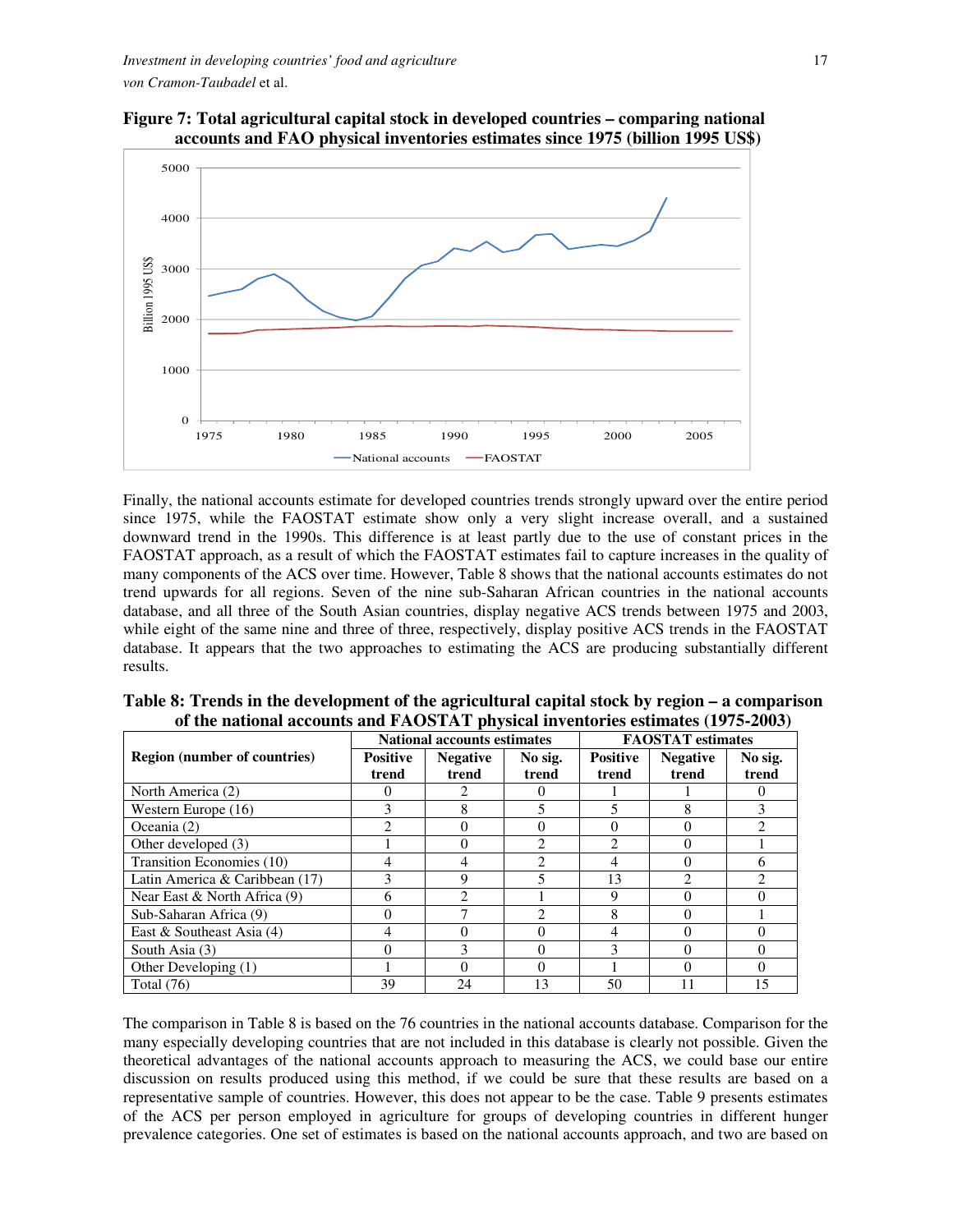the FAOSTAT approach using first the full sample of countries, and second only the countries in the national accounts database. The estimates based on the national accounts approach are uniformly higher than those based on the FAOSTAT physical inventories approach, a result which mirrors that found for the aggregate of developed countries (see Figure 7). Furthermore, the result that the ACS per person employed in agriculture is declining in the countries with the highest prevalence of hunger (see Table 6) is confirmed with the national accounts-based estimates.

However, the national accounts based estimates are based on fewer developing countries than the FAOSTAT results. For example there are 9 countries in hunger prevalence category 4 in the national accounts database, compared with 24 in the FAOSTAT database (Table 9). If the FAOSTAT results are recalculated for only those countries that are included in the national accounts database, evidence of selection bias becomes apparent. Specifically, with the exception of hunger prevalence category 2 in the 1970s and 1980s, the FAOSTAT estimates increase, often considerably, if only the restricted sample of countries in the national accounts database is considered. In hunger prevalence category 4, for example, the estimate of the ACS per worker in agriculture is 1,353 US\$ in the full FAOSTAT sample of 24 countries, but increases to 3,888 US\$ if only the 9 hunger prevalence category 2 countries included in the national accounts data are considered.

A comparison of the lists of countries in hunger prevalence category 4 included in the two databases confirms that selection bias may be playing a role. In addition to the 9 countries in the national accounts database, the FAOSTAT database includes a number of countries (e.g., Bangladesh, Cambodia, Cameroon, Democratic Republic of Congo and Senegal) that have considerably lower levels of ACS per worker in agriculture (Table 10). One might conjecture that a developing country's level of ACS per worker in agriculture is correlated with its ability to provide the detailed national accounts information required for the calculation of national accounts based ACS estimates. If this is true, the national accounts method will tend to overestimate ACS levels at the aggregate level in groups of developing countries.

| <b>Hunger</b><br>prevalence<br>category | o<br>1975-79                                                                      | 1980-84 | . .<br>1985-90 | 1991-94                    | 1995-99                                                    | 2000-03 | # of<br>countries<br>in sample |
|-----------------------------------------|-----------------------------------------------------------------------------------|---------|----------------|----------------------------|------------------------------------------------------------|---------|--------------------------------|
|                                         |                                                                                   |         |                | National accounts approach |                                                            |         |                                |
| $\overline{2}$                          | 10404                                                                             | 8445    | 9053           | 12719                      | 15671                                                      | 15404   | 3                              |
| 3                                       | 16128                                                                             | 12897   | 9341           | 8857                       | 9492                                                       | 9660    | 11                             |
| 4                                       | 6833                                                                              | 5139    | 3780           | 3476                       | 3848                                                       | 3796    | 9                              |
| 5                                       | 3027                                                                              | 2086    | 1613           | 1368                       | 1026                                                       | 940     | $\mathfrak{Z}$                 |
|                                         |                                                                                   |         |                |                            | <b>FAOSTAT</b> physical inventories approach (full sample) |         |                                |
| $\overline{2}$                          | 3660                                                                              | 4122    | 4535           | 5104                       | 5315                                                       | 5820    | 20                             |
| 3                                       | 1636                                                                              | 1668    | 1675           | 1906                       | 2070                                                       | 2076    | 28                             |
| 4                                       | 1391                                                                              | 1389    | 1371           | 1398                       | 1397                                                       | 1353    | 24                             |
| 5                                       | 891                                                                               | 880     | 854            | 820                        | 773                                                        | 724     | 18                             |
|                                         | FAOSTAT physical inventories approach (same sample as national accounts approach) |         |                |                            |                                                            |         |                                |
| 2                                       | 3524                                                                              | 3860    | 4430           | 5283                       | 5863                                                       | 6569    | 3                              |
| 3                                       | 4192                                                                              | 4409    | 4343           | 5084                       | 5644                                                       | 5862    | 11                             |
| 4                                       | 2338                                                                              | 2322    | 2246           | 3001                       | 3692                                                       | 3888    | 9                              |
| 5                                       | 1470                                                                              | 1493    | 1480           | 1434                       | 1355                                                       | 1266    | 3                              |

**Table 9: The agricultural capital stock per individual active in agriculture by hunger prevalence category – different approaches and samples of countries (US\$/capita)**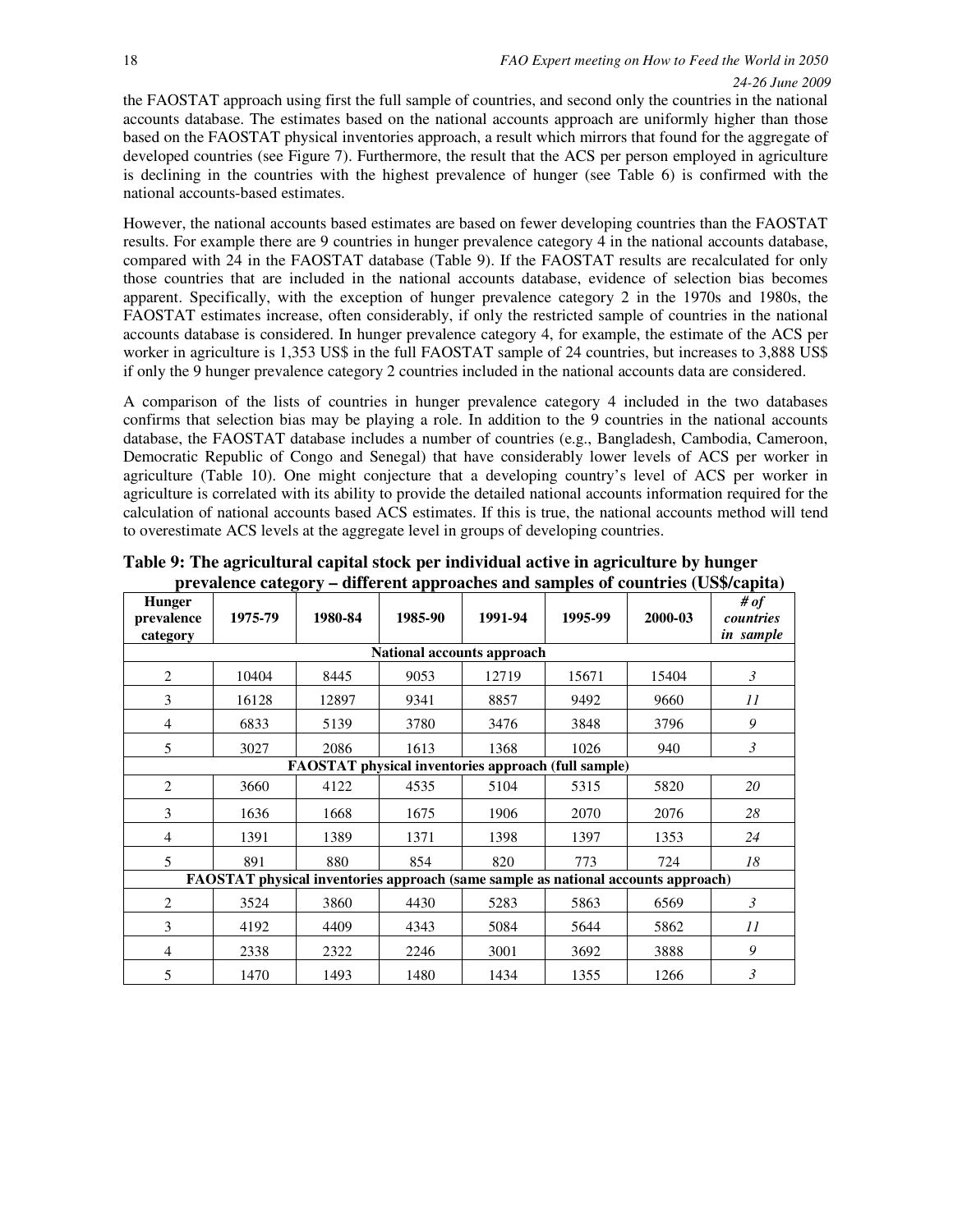| $\mathbf{u}$ , and $\mathbf{u}$ and $\mathbf{u}$ is $\mathbf{v}$ and $\mathbf{u}$ and $\mathbf{u}$ are $\mathbf{u}$ and $\mathbf{u}$ |                                               |                 |  |  |  |  |  |
|--------------------------------------------------------------------------------------------------------------------------------------|-----------------------------------------------|-----------------|--|--|--|--|--|
| <b>Countries in both databases</b>                                                                                                   | <b>Countries only in the FAOSTAT database</b> |                 |  |  |  |  |  |
| <b>Bolivia</b>                                                                                                                       | 10. Grenada                                   | 19. Sudan       |  |  |  |  |  |
| <b>Botswana</b>                                                                                                                      | 11. Nicaragua                                 | 20. Cambodia    |  |  |  |  |  |
| 3. Dominican Republic                                                                                                                | 12. Yemen                                     | 21. Timor-Leste |  |  |  |  |  |
| India<br>4.                                                                                                                          | 13. Cameroon                                  | 22. DPR Korea   |  |  |  |  |  |
| 5. Kenya                                                                                                                             | 14. DR Congo                                  | 23. Mongolia    |  |  |  |  |  |
| Malawi<br>6.                                                                                                                         | 15. Djibouti                                  | 24. Bangladesh  |  |  |  |  |  |
| Niger<br>7.                                                                                                                          | 16. Gambia                                    |                 |  |  |  |  |  |
| Pakistan<br>8.                                                                                                                       | 17. Guinea-Bissau                             |                 |  |  |  |  |  |
| Sri Lanka<br>9.                                                                                                                      | 18. Senegal                                   |                 |  |  |  |  |  |

**Table 10: Comparison of countries in hunger prevalence category four in the national accounts and FAOSTAT physical inventories databases**

Altogether, the results of the various comparisons presented in this section are sobering. They reveal important differences between the two sets of estimates. While both approaches point to a reduction in the ACS per person employed in agriculture in countries with the greatest prevalence of hunger, in other respects (e.g. the development of the ACS in developed countries) there are large discrepancies. The inescapable conclusion is that we know too little about the ACS, despite its obvious great importance for efforts to combat hunger.

Each of the approaches to estimating the ACS suffers from important weaknesses which limit its usefulness as a basis for deriving robust conclusions and policy implications. The FAOSTAT-based estimates only cover certain components of the ACS. The national accounts-based estimates only cover a (probably nonrepresentative) sample of developing countries. However, each approach also has important advantages. The FAOSTAT approach provides global coverage over a long period. If the assets that it includes are representative of the overall ACS, it provides a robust basis for comparisons across countries/regions and time. The national accounts estimates provide additional information on the value, as opposed to only the volume, of the ACS.

For the moment, all that can be done is to work carefully with both sets of estimates and to interpret them carefully. For the future, priority must be given to improving these estimates and resolving the differences between them. A first step would be to update the constant 1995 prices used to generate the FAOSTAT estimates, for example to 2000 and 2005. Efforts should also be made to expand the set of countries included in the national accounts database, with a special emphasis on developing countries that are characterised by high prevalence and depth of hunger. Producing robust estimates of the ACS that combine the coverage of the FAOSTAT approach with the greater conceptual consistency of the national accounts approach will require a significant commitment of resources, but the effort must be made.

### **3.6. The agricultural capital stock and public expenditure on agriculture**

To what extent does public expenditure in agriculture supports investment in the ACS? Two types of public expenditure are relevant in this regard; national government expenditure and international expenditure in the form of official development assistance (ODA). Although we discuss these types of public expenditure separately in the following, we are aware that available statistics do not always clearly distinguish between them so that double counting may occur. We also note that not all public expenditure which supports the production capacity of the food and agricultural sectors or more generally benefits the rural population is included in official agricultural budgets.

*a) National public spending*. Several studies have shown that the level of public national spending on agriculture and rural areas has fallen during the 1990s and early 2000s. In its 2001 report, FAO noted "...that in countries with a very high incidence of undernourishment, public expenditure on agriculture does not reflect the importance of the sector in overall income or its potential contribution to the alleviation of undernourishment" (FAO 2001b). While some of the earlier decline was the result of structural adjustment programmes and has even led to a more efficient resource allocation, the main effect of low public expenditure was an inadequate provision of public services and lacking infrastructure and hence missing incentives for investment by the farms and other private investors in rural areas.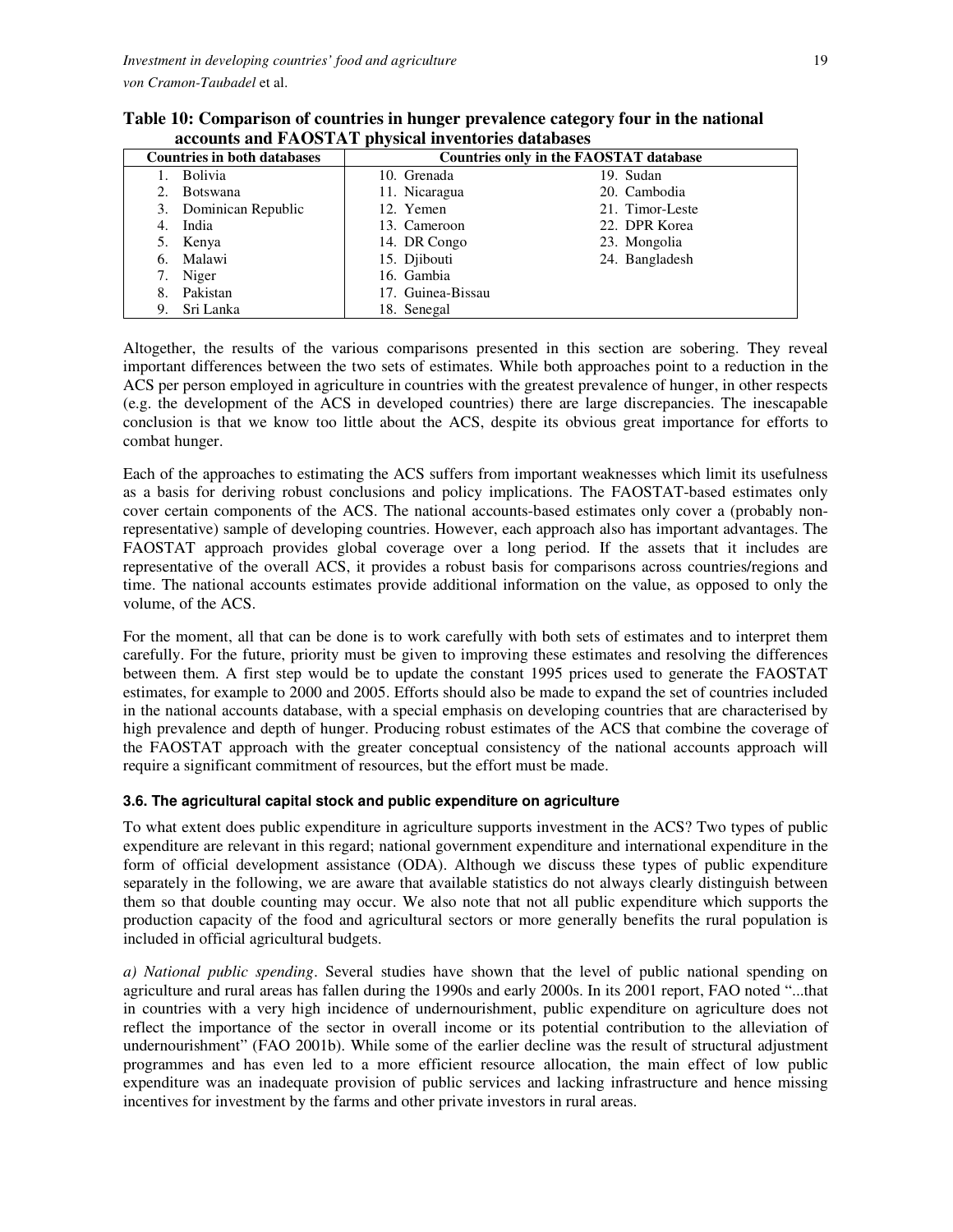Country panel data on national government expenditure and ODA which matches the ACS data presented here over time and in cross section is not available. Fan and Rao (2003) describe the compilation of a panel on national government expenditure for a set of 43 developing countries from across Asia, Africa, and Latin America from 1980 to 1998. This dataset has since been expanded to 44 countries and updated to 2005.<sup>4</sup> It points to increasing real levels of government expenditure for the aggregate of all 44 countries over time. Figure 8 provides evidence of a robust positive relationship between government expenditure on agriculture and growth in the ACS in these countries over the period 1980 to 2005.

*b) International assistance*. As has been documented elsewhere, external assistance to agriculture in developing countries has declined since the late 1980s. At the country level, the relationship between agricultural ODA and the ACS growth (Figure 9) is not as clear-cut as in the case of government agricultural expenditure and ACS growth. The correlation coefficient between agricultural ODA receipts between 1995 and 2005 and growth in the ACS over the same period for 118 developing countries in the ODA database equals 0.48. However, the relation is weakened by the fact that several countries (e.g. Brazil, Sudan, Myanmar, Turkey and Syria) have recorded large increases in their ACS despite receiving comparatively low amounts of agricultural ODA (Figure 9). Of course, it is not surprising that a country such as Brazil does not depend on agricultural ODA. Furthermore, if a few countries that have received large amounts of ODA are omitted (e.g. India, Vietnam, Indonesia, Pakistan, Bangladesh and Thailand) there appears to be no significant relationship between agricultural ODA receipts and growth in the national ACS for the remaining countries.

![](_page_19_Figure_4.jpeg)

![](_page_19_Figure_5.jpeg)

*\* Data on government expenditure on agriculture kindly provided by Shenggen Fan (see Fan and Rao, 2003).* 

Besides direct public investment, favourable market prospects and other components of the overall investment climate such as stability and security, regulation and taxation, finance and infrastructure and a functioning labour market play a decisive role in determining the rate of ACS growth. In its World Development Report 2005, the World Bank (2005b, p. xiii) observed that "more governments are recognizing that their policies and behaviours play a critical role in shaping the investment climate of their societies and they are making changes". However, the Report also underlines the need for much more progress, especially in rural areas.

l

<sup>&</sup>lt;sup>4</sup> We are grateful to Shenggen Fan for making this data available to us.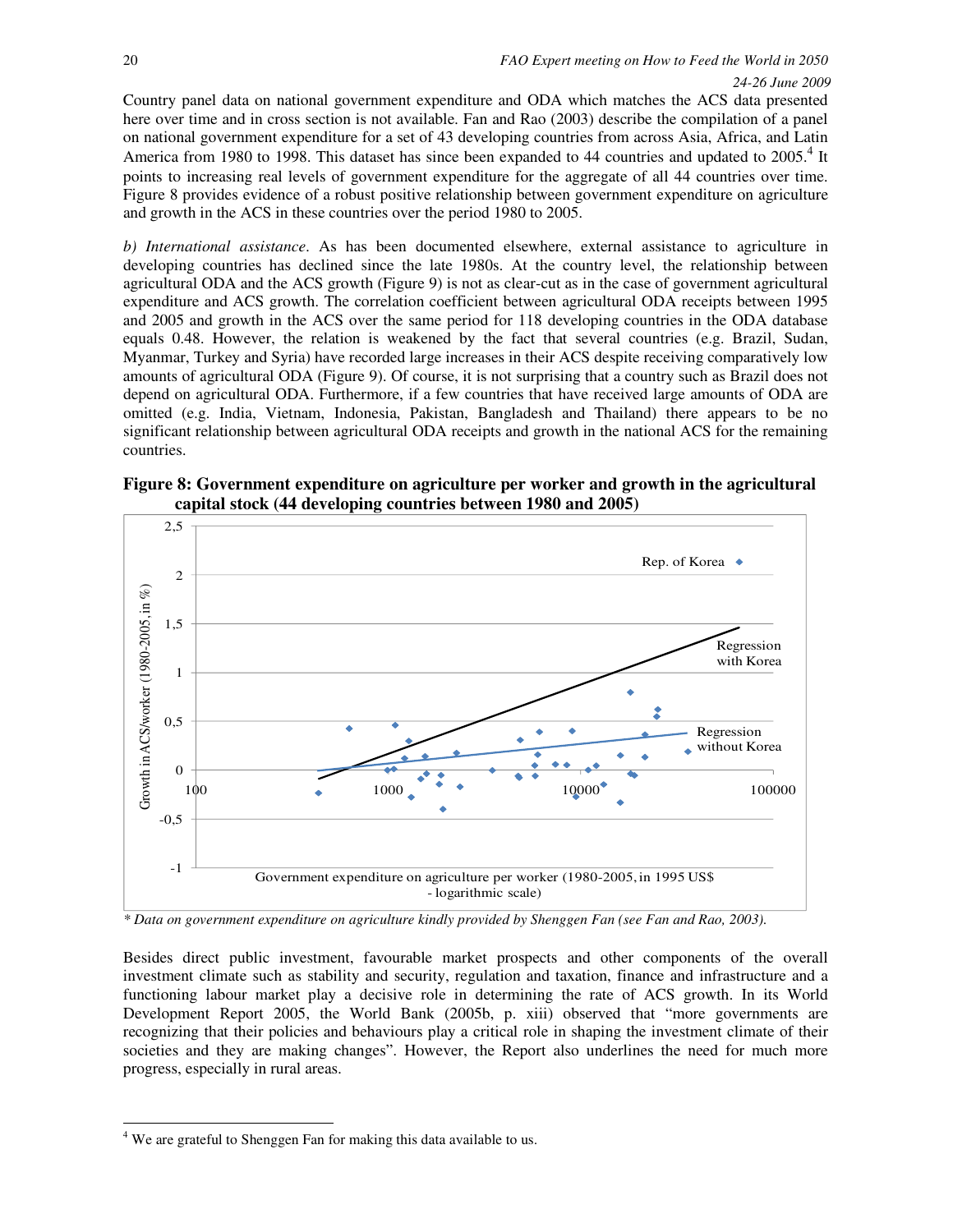# **4. THE AGRICULTURAL CAPITAL STOCK AND PRODUCTIVITY**

The updated estimates of the ACS presented above provide a basis for generating estimates of changes in total factor productivity (TFP) in individual countries and regions. TFP analysis can cast light on the extent to which countries have succeeded in translating investment in agriculture into productivity gains. To this end, we take as a starting point a study in which Rao et al. (2004) estimate TFP changes in agriculture using panel data on agricultural inputs and output in 111 countries between 1970 and 2001.5 The main aim of our analysis is to determine whether TFP estimates change when our updated and expanded estimates of the ACS are used. Rao et al. (2004) used land, tractors and an aggregate of five types of livestock as capital inputs; besides land we are able to consider four types of machinery, nine types of livestock and structures using our FAOSTAT physical inventories data.

![](_page_20_Figure_3.jpeg)

**Figure 9: Agricultural ODA and ACS growth in 118 developing countries, 1995-2005** 

## **4.1. Methods**

l

Rao et al. (2004) employ data envelopment analysis (DEA) to estimate the technical efficiency of agriculture for each country in their dataset, and to derive shadow prices for agricultural inputs and outputs. They then use the Malmquist productivity index to measure growth in TFP and to decompose TFP growth into its two main components: technical change (i.e. shifts in the production frontier over time) and efficiency change (i.e. a production unit's ability to move closer to the production frontier). Both methods are well-established in the literature, so no review is provided here (see for example Coelli et al., 2005). The application of these methods to panel data of countries over time treats each country in its entirety as an individual production unit and assumes that all countries have access to the same technology that underlies the frontier.

We apply these methods using the FEAR package in the programming language R (Wilson, 2008). We present a series of estimates beginning with those reported in Rao et al. (2004), which we replicate to confirm that there are no computational discrepancies (Model I). These are followed by a series of estimates in which different aspects of the data, model and/or estimation technique are modified to produce alternative results. Modifications account for the following factors:

a) Rao et al.'s (2004) data contains a minor mis-coding of data which leads livestock output to be listed as crop output and *vice versa* for North and Central America. This is rectified in Model II.

 $<sup>5</sup>$  We are grateful to Prasada Rao and Tim Coelli for making their data available to us.</sup>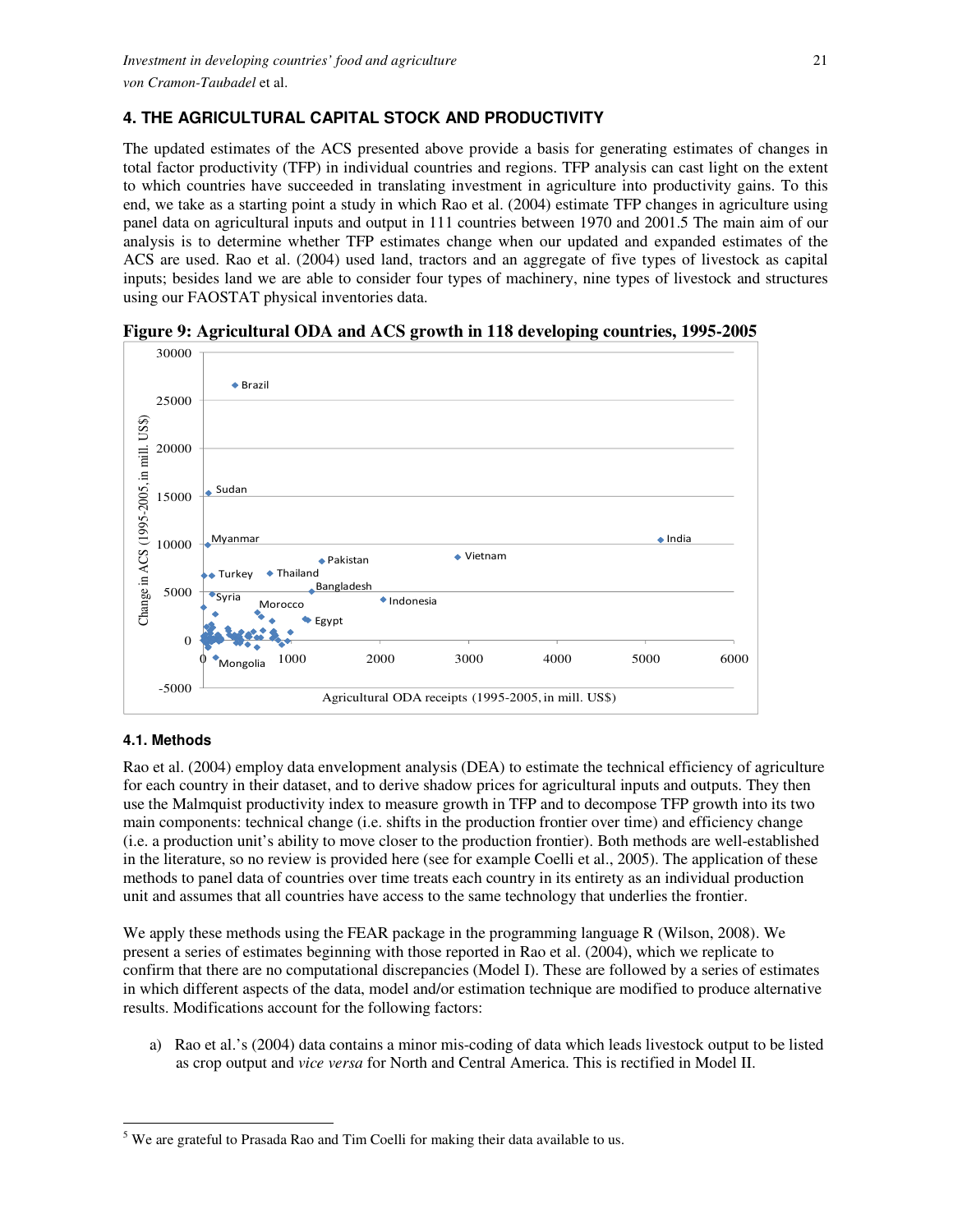- b) Zelenyuk (2006) introduces a weighted TFP estimation technique that produces consistently aggregated regional averages. He demonstrates that this technique is superior to the standard approach of calculating output-weighted aggregates of individual country TFP estimates. Model III employs Zelenyuk's (2006) method.
- c) The updated FAOSTAT ACS data presented earlier in this paper begin in 1975 and extend to 2007, while Rao et al. (2004) use data from 1970 to 2001. To make subsequent comparisons possible, we first present average TFP growth rates for the 1970-2001 period that account for both the output data mis-coding and aggregation method changes mentioned above (Model IVa = Model II + Model III). We then present the results of this model for only 1975-2001 (Model IVb).
- d) Maintaining the same 2-output, 5-input model estimated by Rao et al. (2004), we replace their land, tractor and livestock input data with the more comprehensive land, machinery and livestock estimates in our FAOSTAT ACS data for the period 1975-2001 (Model V).
- e) In DEA estimation, the so-called 'curse of dimensionality' can influence results (Daraio and Simar, 2007). Essentially, as more inputs and outputs are included in the estimation procedure, the bestpractice frontier becomes increasingly flexible in higher-dimension space. This permits it to accommodate individual observations better, creating the impression that they are all close to the frontier and distorting subsequent TFP estimates. To reduce this problem, we re-estimate Model V but with the data aggregated to 1 output and 4 inputs (as opposed to 2 and 5). The reduced 1-by-4 dimension is chosen based on recommendations provided by Park et al. (2000) and Daraio and Simar (2007, pp. 153-154). We present results for 1975-2001 (Model VIa) and then for 1975-2007 (Model VIb) to take advantage of the longer time period covered by our FAOSTAT ACS data.
- f) As an alternative means of dealing with dimensionality, partial or so-called robust frontiers can be estimated based on the m-order expected maximum output frontier proposed by Cazals et al. (2002). The basic idea of this method is to estimate a more 'taut' frontier which does not envelop all the data points by repeated, local re-sampling from the set of available observations. The advantages of the m-order method are summarized by Daraio and Simar (2007); they include robustness to outliers in the data, and less susceptibility to the curse of dimensionality. We employ this method in Model VII which uses 2 outputs and all 6 available inputs (land and labour as in Rao et al. (2004), and the 4 capital inputs in our FAOSTAT ACS data).

In all estimations, labour, land and fertiliser (as a proxy for working capital) are included as inputs, along with the various measures and aggregations of capital input as outlined above.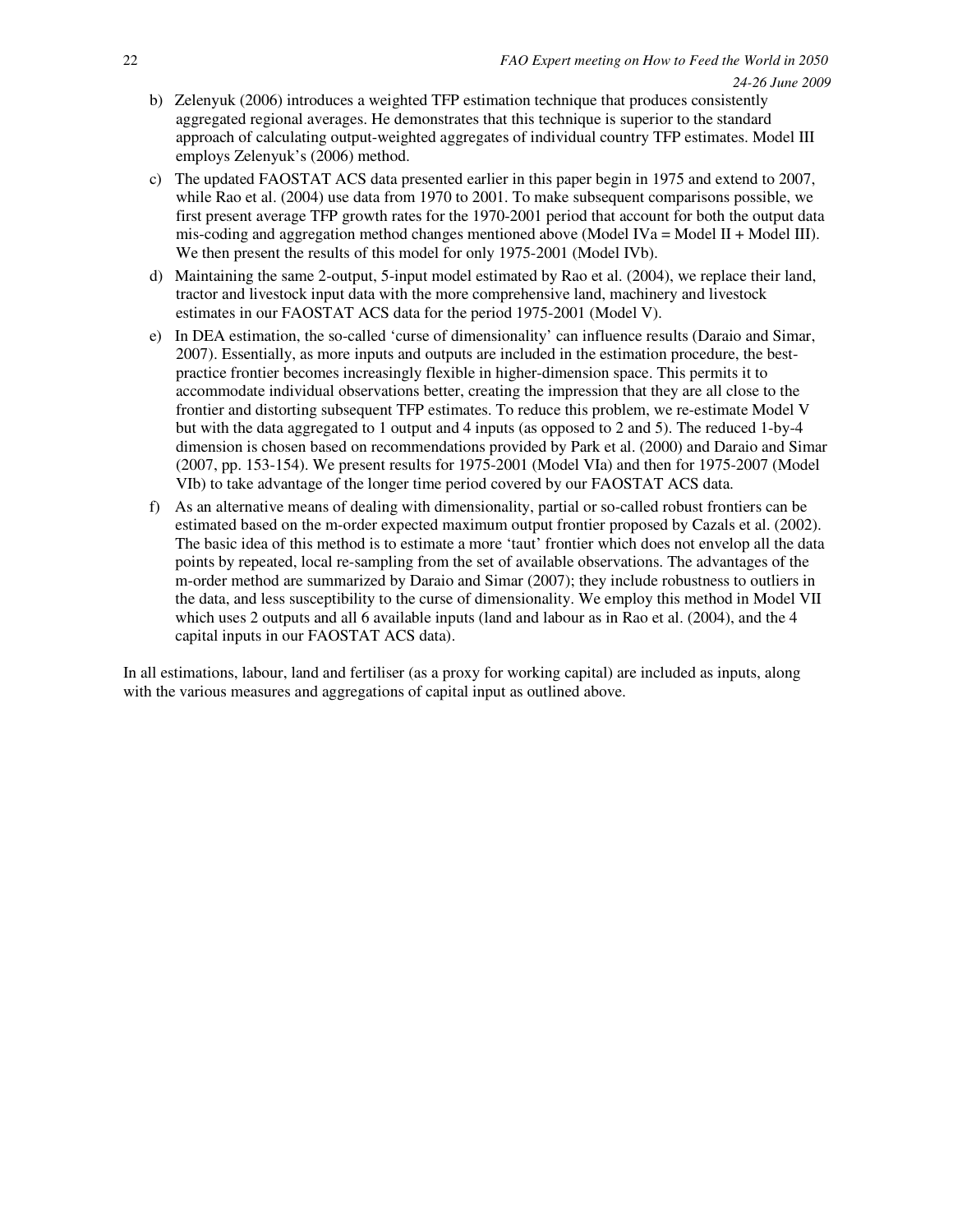| .<br>$A1$ , when $A2$ are producted by                                                                                              |                 |                                                         |                                                    |                                     |                                     |              |                                    |                      |            |                        |           |
|-------------------------------------------------------------------------------------------------------------------------------------|-----------------|---------------------------------------------------------|----------------------------------------------------|-------------------------------------|-------------------------------------|--------------|------------------------------------|----------------------|------------|------------------------|-----------|
| Model                                                                                                                               | Time<br>period* | <b>Specification</b><br>$(outputs = n,$<br>$inputs = m$ | <b>North</b><br>Africa<br>& the<br>Middl<br>e East | Sub-<br><b>Sahar</b><br>a<br>Africa | <b>North</b><br>Am. $\&$<br>Pacific | Latin<br>Am. | Asia<br>$W$ /0<br><b>Chin</b><br>a | Chin<br>$\mathbf{a}$ | Europ<br>e | <b>Trans</b><br>-ition | Worl<br>d |
| I = Rao et al. (2004), 2 outputs (crop & livestock) & 5 inputs<br>(labour, fertiliser, land, tractors & livestock)                  | 1970-01         | <b>DEA</b><br>$n = 2, m = 5$                            | 0.6                                                | 0.3                                 | 2.2                                 | 0.7          | 0.3                                | 3.0                  | 1.9        | 1.4                    | 1.5       |
| $II = I + corrected$ output data†                                                                                                   | 1970-01         | <b>DEA</b><br>$n = 2, m = 5$                            | 0.8                                                | 1.5                                 | 2.3                                 | 0.7          | 0.5                                | 2.8                  | 2.1        | 1.9                    | 1.4       |
| $III = I + corrected aggregation$ :                                                                                                 | 1970-01         | <b>DEA</b><br>$n = 2, m = 5$                            | 0.7                                                | 0.6                                 | 1.9                                 | 0.9          | 0.2                                | 2.5                  | 1.9        | 2.2                    | 1.2       |
| $IVa = II + III$                                                                                                                    | 1970-01         | <b>DEA</b><br>$n = 2, m = 5$                            | 0.6                                                | 0.4                                 | 2.3                                 | 0.4          | 0.2                                | 2.5                  | 2.1        | 1.9                    | 1.4       |
| $IVB = IVa$ beginning in 1975                                                                                                       | 1975-01         | <b>DEA</b><br>$n = 2, m = 5$                            | 0.8                                                | 1.2                                 | 2.5                                 | 0.3          | 0.4                                | 4.6                  | 2.3        | 2.4                    | 1.8       |
| $V = IVb + new FAOSTAT estimates for land, machinery (in$<br>lieu of tractors) $\&$ livestock inputs                                | 1975-01         | <b>DEA</b><br>$n = 2, m = 5$                            | 1.6                                                | 1.5                                 | 2.5                                 | 1.2          | 0.8                                | 2.7                  | 1.9        | 2.1                    | 1.6       |
| VIa = V with 1 aggregate output <sup>o</sup> & 4 inputs (labour,<br>fertiliser, land & capital = structures, machinery & livestock) | 1975-01         | <b>DEA</b><br>$n = 1, m = 4$                            | 0.9                                                | 1.6                                 | 2.3                                 | 0.2          | 1.3                                | 2.2                  | 1.8        | 1.8                    | 1.5       |
| $V$ Ib = VIa extended to 2007                                                                                                       | 1975-07         | <b>DEA</b><br>$n = 1, m = 4$                            | 0.9                                                | 1.8                                 | 2.2                                 | 0.6          | 1.5                                | 2.1                  | 1.5        | 1.8                    | 1.5       |
| VII = VI with 2 outputs (crop & livestock) & 6 inputs (labour,<br>fertiliser, land, structures, machinery $\&$ livestock)           | 1975-07         | m-order<br>$n = 2, m = 6$                               | 1.5                                                | 0.9                                 | 2.0                                 | 1.0          | 1.4                                | 2.1                  | 1.4        | 1.7                    | 1.7       |

| Table 11: TFP growth in different regions of the world according to different specifications and estimation techniques (average annual rate |  |
|---------------------------------------------------------------------------------------------------------------------------------------------|--|
| of TFP growth in percent)                                                                                                                   |  |

\* All results exclude 1992 and 1993 as these produce highly variable estimates due to the impact of the breakup of the Soviet Union, the Yugoslav SFR and Czechoslovakia on input and output statistics.

 † In the original Rao et al. (2004) data set (kindly made available by the authors), crop output values are listed as livestock output values and *vice versa* for North America and Central American countries. This is corrected here.

 ‡ Zelenyuk (2006) introduces a weighted TFP estimation technique that produces consistently aggregated regional averages. He demonstrates that this technique superior to the standard approach of calculating output-weighted aggregates of individual country TFP estimates.

º Output series are aggregated using 1999-2001 average international prices.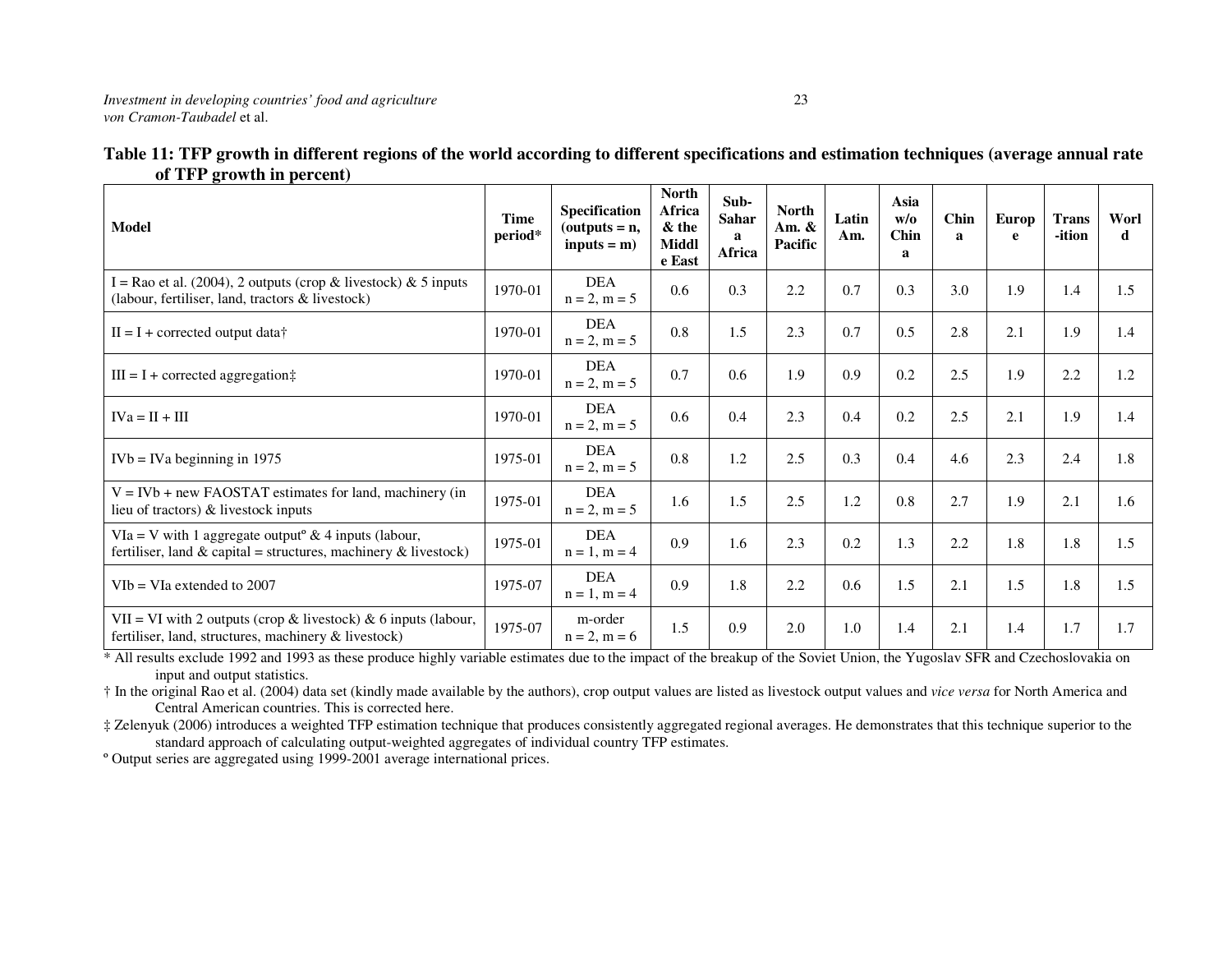### **4.2. Results**

A comparison of the different estimates of TFP change by region of the world reveals a number of results that are robust to the data, model and estimation technique alternatives outlined above (Table 11). At the global level, estimates of annual TFP growth are quite consistent across models, ranging from 1.2 to 1.8 percent per year. Comparing Models IVa and IVb reveals that omitting the first half of the 1970 leads to increased estimates of TFP growth in all regions except Latin America. The increase is especially large for China. This suggests that the first years of the 1970s were characterised by below average TFP growth in most of the world. Comparing Models VIa and VIb reveals that increasing the coverage to include 2002- 2007 has no major impact on results.

North America and Oceania, Europe, the Transition countries and China exhibit above-average rates of TFP growth that are relatively robust to the estimation method used. North Africa and the Middle East, sub-Saharan Africa, Latin America and Asia (without China) exhibit below-average levels that are less robust, with estimates for sub-Saharan Africa, for example, ranging from 0.3 to 1.8 percent, and estimates for Asia (without China) ranging from 0.2 to 1.5 percent. This probably reflects the fact that the quality of the underlying data for the countries in these regions is comparatively low; DEA estimation is known to be highly sensitive to aggregation and data quality (Fuglie, 2008, p. 433; Daraio and Simar, 2007). This might also explain why, when Models I and II are compared, correcting the mis-coded North and Central American output data has little impact on TFP growth rates for most regions, but a large impact on sub-Saharan Africa, where estimated TFP growth rates increase from 0.3 to 1.5 percent.

With this evidence of sensitivity in mind, the m-order estimates presented in Table 11 might be considered the most reliable, as the m-order method is much less sensitive to outliers. For this reason, the decomposition of TFP growth rates into efficiency change and technical change components in Table 12 is based on the morder estimates. The results of this decomposition reveal that in North Africa and the Middle East, China and the Transition countries efficiency improvements have made relatively large contributions to TFP growth. In all other regions, TFP change has been largely determined by technical change. High rates of efficiency improvement in the Transition countries and China are expected as the restrictions and inefficiencies of central planning have been removed over the study period.

| Time period                | <b>Efficiency change</b> | <b>Technical change</b> | <b>TFP</b> change |
|----------------------------|--------------------------|-------------------------|-------------------|
| North Africa & Middle East | 1.4                      | 0.1                     | 1.5               |
| Sub-Saharan Africa         | 0.3                      | 0.6                     | 0.9               |
| North America and Pacific  | $-0.7$                   | 2.7                     | 2.0               |
| Latin America              | 0.3                      | 0.7                     | 1.0               |
| Asia without China         | $-0.9$                   | 2.3                     | 1.4               |
| China                      | 0.9                      | 1.3                     | 2.1               |
| Europe                     | 0.3                      |                         | 1.4               |
| Transition countries       | 0.7                      | $1.0\,$                 | 1.7               |
| World                      | በ 7                      | 1.0                     |                   |

**Table 12: Estimated changes in TFP and its components by region (1975-2007, in percent)** 

Note: Results based on m-order estimates in Table 11. Results exclude 1992 and 1993 as these produce highly variable estimates due to the impact of the breakup of the Soviet Union, the Yugoslav SFR and Czechoslovakia on input and output statistics.

Comparing TFP change and ACS accumulation over the period between 1975 and 2007 period reveals some interesting patterns. The industrialised countries (Europe, North America, Oceania and the Transition countries) are characterised by low rates of ACS growth and relatively high rates of TFP growth (Figure 10). Their TFP growth over the study period is largely due to technical change (except in the Transition countries where efficiency improvements have also played a role). This is presumably a reflection of increases in input quality that are not captured by the FAOSTAT ACS estimates; TFP estimates based on the national accounts estimates of capital inputs would likely point to lower rates of TFP growth. The developing countries are characterised by much higher rates of ACS growth but, in Latin America and especially sub-Saharan Africa, lower rates of TFP growth. China stands out as having both the highest rates of ACS and TFP growth. These results underline that high ACS growth does not necessarily lead to higher TFP growth.

All of the TFP estimates in Table 11 and Table 12 are based on non-parametric techniques and data on capital inputs that is derived from FAOSTAT. Ongoing work is looking into parametric estimation using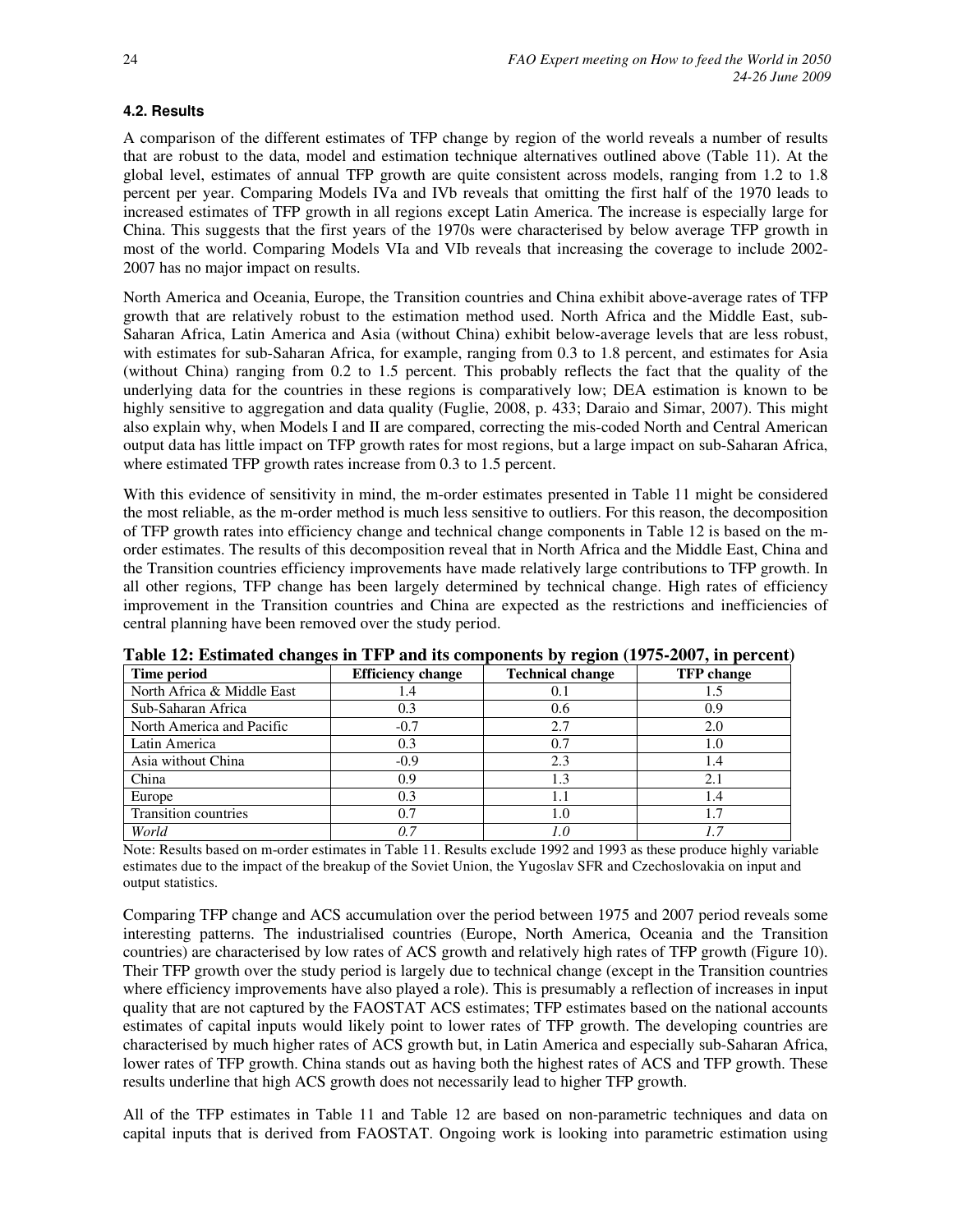stochastic frontier methods on the same data, and into both non-parametric and parametric estimates using national accounts-based capital input data. Of course, any use of the national accounts-based data will have to deal with the issue of selection bias identified above in section 3.5.

**Figure 10: Annual rates of agricultural capital stock growth and TFP growth by region (1975- 2001, in percent)** 

![](_page_24_Figure_3.jpeg)

### **4.3. Factors that influence TFP growth**

In a series of regressions, Rao et al. (2004) study factors which explain TFP levels across countries, such as land quality, irrigation, government expenditure, literacy rates and trade openness. They find that results are sensitive to the period that is studied and whether or not the transition economies are included in the analysis, the latter point probably being due to questionable data for these countries and the unique circumstances in which they find themselves. Two robust results are that both reducing illiteracy and reducing the incidence of malaria have positive impacts on TFP in agriculture. Furthermore, foreign direct investment (FDI) as a share of GDP is found to have a uniformly positive impact on agricultural TFP, confirming the expectation that FDI will be associated with improved technologies and know-how to implement them. A surprising result of the analysis presented by Rao et al. (2004) is that both gross domestic investment as a share of GDP, and government consumption as a share of GDP, have negative effects on agricultural TFP. Rao et al. (2004) suggest that the latter result may be due to urban biases in government expenditure, so that much government consumption may actually be discriminating against agriculture in many countries. We revisit the issue of government expenditure and TFP using the Fan and Rao (2003) data on government expenditure on agriculture in developing countries. While this data on government expenditure is only available for 44 countries, it has the advantage of measuring government expenditure specifically on agriculture. Hence, unlike the general government consumption data employed by Rao et al. (2004), it should be free of any urban bias.

The regression analysis is based on panel data for 37 of the 44 developing countries in the Fan and Rao (2003) database from 1980 to 2005. Missing data for some of the independent variables described below leads to complete omission of 7 countries in the Fan and Rao (2003) data, and omission of individual observations for some of the remaining 37 countries. The result is an unbalanced panel with a total of 761 observations. The dependent variable is the logarithm of TFP levels for country *i* in year *j* calculated using base period TFP levels (relative to the United States of America) extrapolated with the m-order TFP estimates (see Rao et al., 2004, p. 29 for details). We use two based periods to account for the entrance of the Transition countries into the TFP estimation.

Drawing on Rao et al. (2004) and theoretical considerations, the following series of possible covariates is identified (descriptive statistics in Table 13):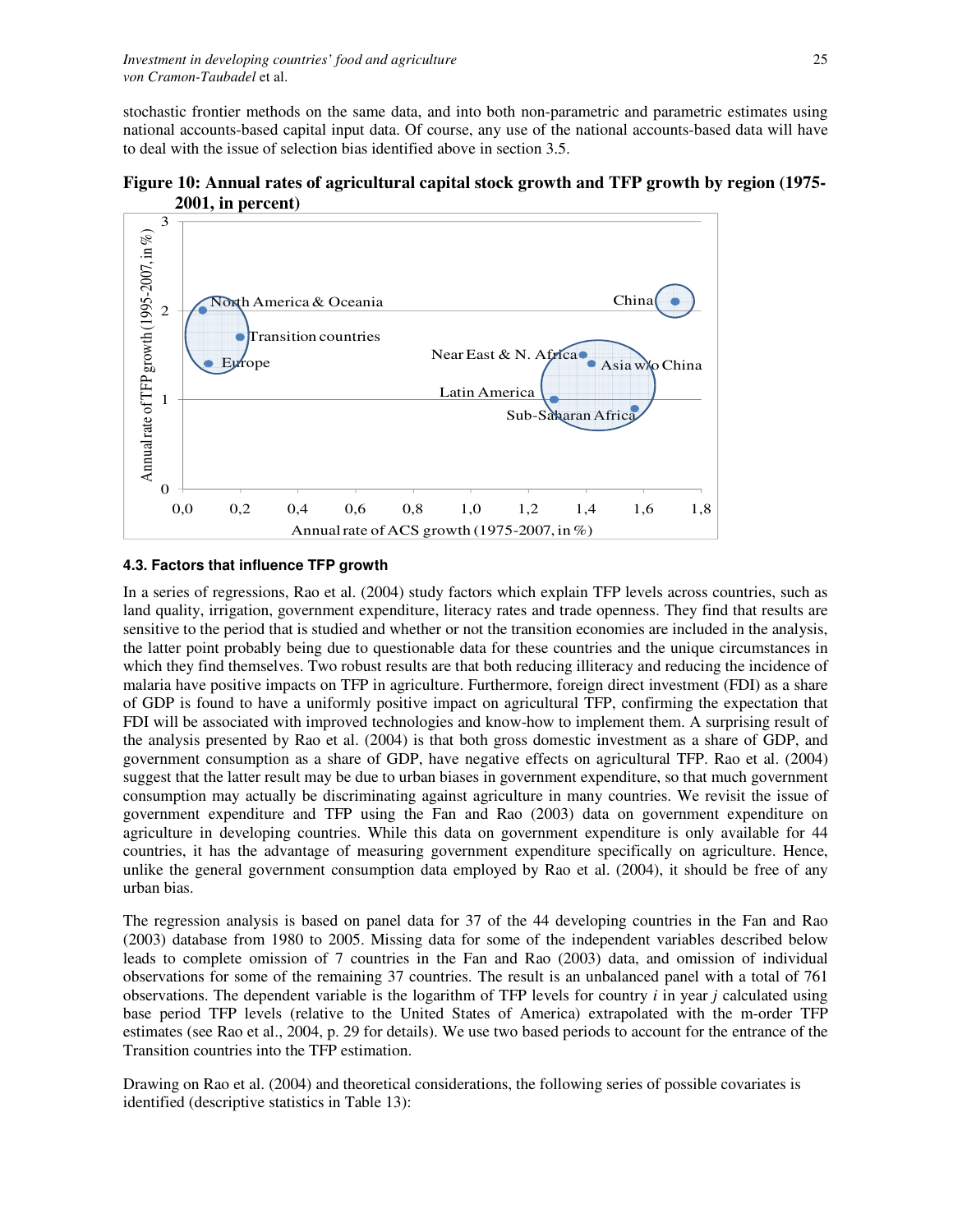- a) A dummy variable that equals 0 prior to 1994 and 1 thereafter is added to account for the fact that in 1994 the Transition countries enter the TFP estimation described above. Although there are no Transition countries among the 37 countries included in this regression analysis, these countries affect TFP levels for all countries when they enter the TFP estimation.
- b) The rural population as a share of the total population is included as a measure of labour abundance in agriculture, where a high share might point to surplus labour with a very low marginal product (source: *World Development Indicators*).
- c) The ratio of imports + exports to GDP is a measure of economic openness that can capture access to foreign technology as well as the overall policy climate in a country (source: *World Development Indicators*).
- d) The share of irrigated land in total agricultural land is a proxy for land quality (source: *FAOSTAT*).
- e) An indicator of institutional quality that combines the quality of bureaucracy, the rule of law and the lack of corruption is added to measure the quality of government. This variable is standardised to ease interpretation (source: PRS Group's *IRIS dataset* – www.prsgroup.com).
- f) A political regime index defined as a country's degree of democracy less its degree of autocracy is included to capture governance. This index is also standardised (source: *POLITY IV Project* – http://www.systemicpeace.org/inscr/inscr.htm).
- g) Net foreign direct investment (FDI) flows as a share of GDP are included to capture inflows of technology and know-how that might be expected to boost TFP (source: *World Development Indicators*).
- h) Gross fixed capital formation as a share of GDP might capture technology that is embodied in fixed capital (source: *World Development Indicators*).
- i) The logarithm of government expenditure on agriculture is included in the expectation that higher levels of this expenditure will be associated with improved availability of productivity enhancing infrastructure, research and education (source: Fan and Rao, 2003).

Several interaction terms involving the institutional quality and political regime indicators are included in the final specification. The final specification includes country fixed effects which are found to be jointly significant at the 1 percent level. The regression model is estimated using the *plm* package in R (Croissant and Millo, 2008) and results are presented in Table 13.

|                                           | <b>Regression results</b>     | <b>Descriptive statistics</b> |             |         |       |               |  |  |
|-------------------------------------------|-------------------------------|-------------------------------|-------------|---------|-------|---------------|--|--|
| Covariate                                 | Coefficient                   | <b>Standard</b><br>error      | <b>Mean</b> | Min.    | Max.  | Std.<br>error |  |  |
| Dummy1994-2005                            | $-0.308***$                   | 0.023                         | 0.47        | 0.00    | 1.00  | 0.50          |  |  |
| Rural population as % of total pop.       | $-0.031***$                   | 0.003                         | 54.7        | 6.60    | 93.6  | 23.3          |  |  |
| Exports + imports as $%$ of GDP           | $0.002*$                      | 0.001                         | 55.2        | 1.53    | 228.9 | 30.2          |  |  |
| Share of irrigated land in total ag. land | 0.111                         | 0.292                         | 0.10        | 0.00    | 1.00  | 0.19          |  |  |
| Institutional quality index               | $-0.109***$                   | 0.031                         | 0.00        | $-2.61$ | 2.31  | 1.00          |  |  |
| Political regime index                    | 0.032                         | 0.040                         | 0.00        | $-1.55$ | 1.30  | 1.00          |  |  |
| Institutional quality * Political regime  | $-0.020*$                     | 0.011                         | 0.16        | $-2.26$ | 2.87  | 0.94          |  |  |
| FDI inflows as % of GDP                   | $-0.016***$                   | 0.006                         | 1.58        | $-2.76$ | 12.2  | 1.83          |  |  |
| FDI * Institutional quality               | $0.032***$                    | 0.006                         | 0.53        | $-6.91$ | 20.9  | 2.06          |  |  |
| FDI * Political regime                    | $0.020***$                    | 0.005                         | 0.49        | 10,3    | 14.1  | 2.31          |  |  |
| Fixed capital formation as % of GDP       | $-0.007***$                   | 0.002                         | 20.3        | 3.53    | 43.6  | 6.23          |  |  |
| Fixed capital * Institutional quality     | $0.003*$                      | 0.002                         | 2.23        | 58.8    | 86.4  | 21.8          |  |  |
| Fixed capital * Political regime          | $-0.004**$                    | 0.002                         | 0.21        | 52.2    | 47.3  | 20.8          |  |  |
| log[Government expenditure on ag.]        | $0.034**$                     | 0.014                         | 1.01        | $-2.20$ | 3.77  | 1.09          |  |  |
| Period                                    | 1981-2005                     |                               |             |         |       |               |  |  |
| Number of observations                    | 761                           |                               |             |         |       |               |  |  |
| $R^2$                                     | 0.32                          |                               |             |         |       |               |  |  |
| Significance levels                       | $*(10\%)$ , ** (5%), *** (1%) |                               |             |         |       |               |  |  |

## **Table 13: Results of panel regression analysis to explain differences in national TFP growth**  (dependent variable is  $log$ [TFP level] in country *i* and year *j*)

The overall fit of the regression ( $R^2 = 32$  percent) is good for a panel estimate with annual country data. Most of the estimated coefficients are significant and have the expected signs. A 10 percent increase in the share of the rural population reduces agricultural TFP by 0.31 percent, all other things being equal, while a 10 percent increase in the share of trade in GDP increases agricultural TFP by 0.02 percent. The share of irrigated land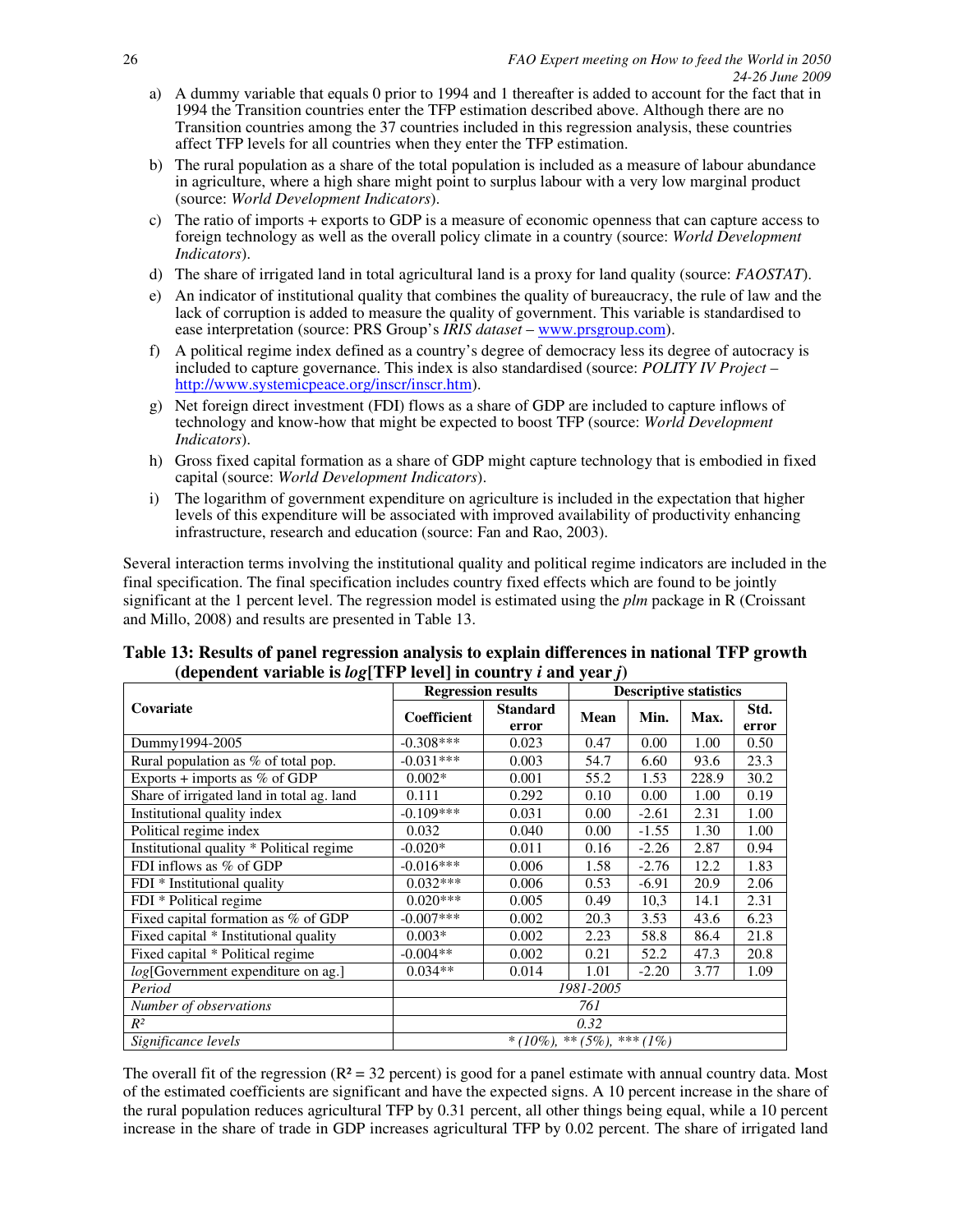has the expected positive impact on TFP, but this effect is not significant. Like Rao et al. (2004) we find a surprising negative relationship between institutional quality and TFP levels. The impact of the political regime index (increasing democracy) on agricultural TFP is positive but not significant, while the interaction between institutional quality and the political regime has a negative impact.

FDI alone has a significant negative impact of agricultural TFP, but the interactions between FDI and the institutional quality and political regime variables are significantly positive and larger in magnitude. Hence, the impact of a 10 percent increase in net FDI inflows as a share of GDP is a 0.16 percent reduction in TFP at mean values of the institutional value and political regime covariates. But for a country that is one standard deviation above the mean in terms of its institutional quality and political regime, this turns into a net 0.36 percent increase. This result suggests that the institutional and governance environment within which FDI take place is of crucial importance. An appropriate environment can ensure that the potential productivity enhancing impacts of FDI are realised, while under conditions of poor governance and institutional quality, FDI will be more short term and perhaps more focused on rent extraction rather than establishing capacities for adding value. Fixed capital formation has a weak negative impact on agricultural TFP which is only partially compensated by the interaction between fixed capital formation and institutional quality, and somewhat strengthened by its interaction with the political regime variable. The overall negative effect of capital formation on agricultural TFP may be partly due to an urban/rural bias in the economy-wide measure of capital formation that we employ. Recall, however, that we also found no positive relationship between ACS growth and TFP growth for regional aggregates (Figure 10).

Finally, the coefficient on the logarithm of government expenditure on agriculture is positive and significant. This coefficient indicates that a 10 percent increase in government expenditure on agriculture, all other things being equal, will lead to a 0.34 percent increase in a country's agricultural TFP. This underscores the importance of national government expenditure on agriculture, not only as a means of increasing rates of ACS growth as identified above (Figure 8), but also as a means of contributing to increased productivity *via* technical change and more efficient use of inputs. Of course, even a specific measure of government expenditure on agriculture such as that employed here does not take the composition of this expenditure into account. In a study of ten Latin American countries, López (2005, p. 18) presents econometric evidence that "while government expenditures have a positive and highly significant effect on agriculture per capita income, the structure or composition of such expenditures is quantitatively much more important and also of great statistical significance. […] According to the estimates, a reallocation of just 10 percent of the subsidy expenditures to supplying public goods instead may cause an increase in per capita agriculture income of about 2.3 percent." Hence, a variable that isolates the public good aspect of government expenditures on agriculture, if available, could be expected to have an even higher estimated impact on agricultural TFP growth than that measured here.

## **5. CONCLUSIONS**

**(1) The fixed capital stock (ACS) in primary agriculture has been growing steadily at the global level over the last three decades, although for most of this period at declining rates.** Using a volume approach with country-specific constant values per asset to measure the ACS, the average annual rate of worldwide ACS growth fell from 1.1 percent between 1975 and 1990 to 0.5 percent between 1991 and 2007. This reduction was recorded in both developed and developing countries, although the rates of ACS growth were considerably stronger in developing countries than in developed countries in both sub-periods. In the latter group, growth rates have even been negative since the mid-1990s. Most recently, this trend seems to have been reversed. Since reaching a point close to stagnation in the mid-nineties, global ACS growth rates have started to gradually increase, reaching 0.5 percent annually in 2005-07. The reasons for this slight acceleration of capital growth need to be further examined (e.g. has new demand for bio-energy played a role). If ACS growth rates continue to improve, this may signal improving prospects for the world's aggregate capacity to meet future demand. Since the data for 2007 are based on projections and data for 2008-09 are not yet available, it is not possible to determine what impact the food price crisis of 2007-08 had on rates of ACS accumulation worldwide or in developing as opposed to developed countries.

**(2) A shift in the relative shares of capital formation between different regions and country groups appears to be taking place. The gap between higher rates of ACS growth in developing and lower rates in developed countries is falling.** Whereas ACS shrinkage in the developed countries has slowed, rates of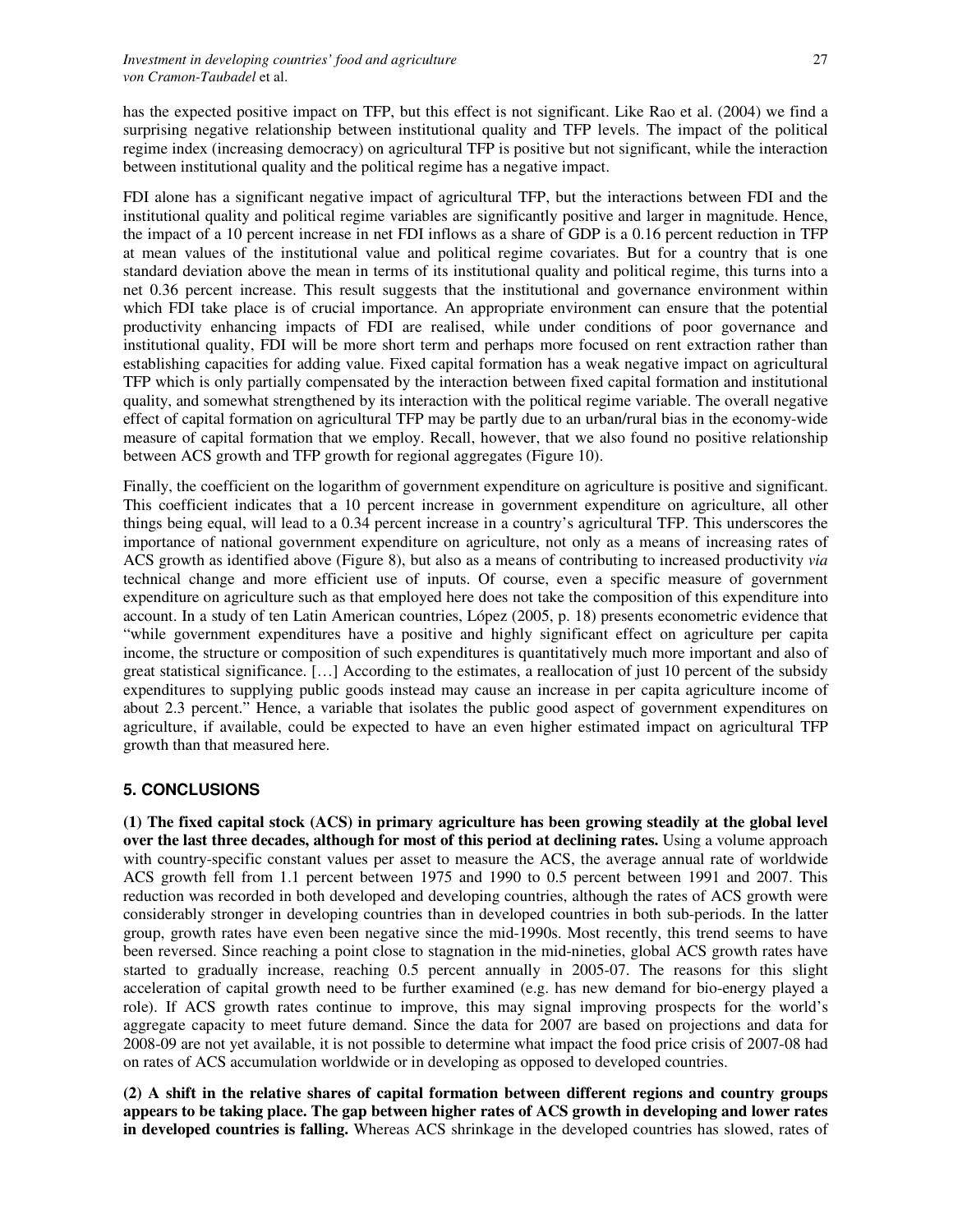ACS growth in the developing countries have remained positive but continued to fall. In view of the fact future demand growth is mainly expected in the developing countries, this shift could lead to increasing supply bottlenecks in the import dependent developing countries, unless action is taken to increase investments in these countries.

**(3) Annual rates of growth in the stock of improved agricultural land have been declining at global level.** As a consequence, the share of land, including land equipped for irrigation, in total ACS at the global level (currently at about 50 percent) is gradually declining. This may reflect at least in part a reduction in the willingness to invest in improving the productivity of the existing stock of land, which would be reason for concern especially in many marginal areas where the on-going depletion of natural capital through declining soil fertility is not accounted for.

**(4) The ACS has grown the least in countries with the highest prevalence and depth of hunger.** The majority of the poor and hungry live in rural areas and depend directly or indirectly on agriculture for their livelihood. Therefore, increasing the ACS per person active in agriculture has been an important factor of success in reducing undernourishment. However, in several of the least developed countries, in particular in sub-Saharan Africa and South Asia, the growth of the population active in agriculture has outstripped the rate of ACS growth. This development is particularly worrying because it severely limits these countries' ability to increase labour productivity in rural areas and hence to reduce poverty and under-nourishment. This result is obtained irrespective of the method used to estimate capital stock. By contrast, with few exceptions, the countries making the most progress towards reaching the WFS target of halving the number of undernourished by 2015 have realized relatively high rates of growth in ACS per worker in agriculture.

**(5) Government expenditure on agriculture is correlated with capital formation in a sample of developing countries.** This correlation between national government expenditure on agriculture and growth in national ACS confirms the decisive role of public expenditure in creating an enabling environment in terms of infrastructure and sustainable access to natural resources that can provide adequate incentives for the private sector, in particular farmers, to invest in productive assets. This should be a strong signal for governments in developing countries to change priorities in budget allocations so as to avoid or at least reduce any existing discrimination against agriculture. Public expenditure on agriculture can be an important ingredient in an investment climate conducive to agricultural development and the reduction of hunger.

**(6) Between 1975 and 2007, annual total factor productivity growth in world agriculture was roughly 1.7 percent.** This average masks important differences between regions, ranging from 2.1 percent in China and 1.7 percent in Transition countries to 1.4 percent in the rest of Asia, 1 percent in Latin America and 0.9 percent in Sub-Sahara-Africa. These differences between regions point to a substantial scope for further productivity growth. The breakdown of TFP growth into efficiency gains and technical change also varies widely between regions. Overall, efficiency gains have contributed relatively little to overall total TFP in the developing countries, although they have played a significant role in the transition countries. This has implications for the entry points of productivity enhancing policies in developing countries.

**(7) Government expenditure on agriculture has a significant positive impact on total factor productivity in a sample of developing countries.** All other things being equal, increasing government expenditure on agriculture by 10 percent leads to a 0.34 percent increase in a country's agricultural TFP. Foreign direct investment is also found to have a positive impact on productivity growth, but only in combination with an institutional environment characterised by efficient bureaucracy, a lack of corruption, and democratic political structures. This suggests that the investment climate in a country – among other things its institutional and governance structures – has an important influence on the type of foreign direct investment that it can attract, and the impact of this investment on the agricultural economy.

**(8) The estimates of ACS levels and growth presented in this paper are based on two different approaches which differ in many respects. Each of these approaches to estimating the ACS is characterised by important strengths and weaknesses, and they do not always produce the same results.** International Organizations such as the FAO should engage in a concerted and sustained effort to refine and reconcile estimates of fixed capital formation, including upstream and downstream sectors and rural infrastructure in developing countries. Efforts should be made to combine the advantages of existing methodologies, and to improve the collection and processing of consistent data.